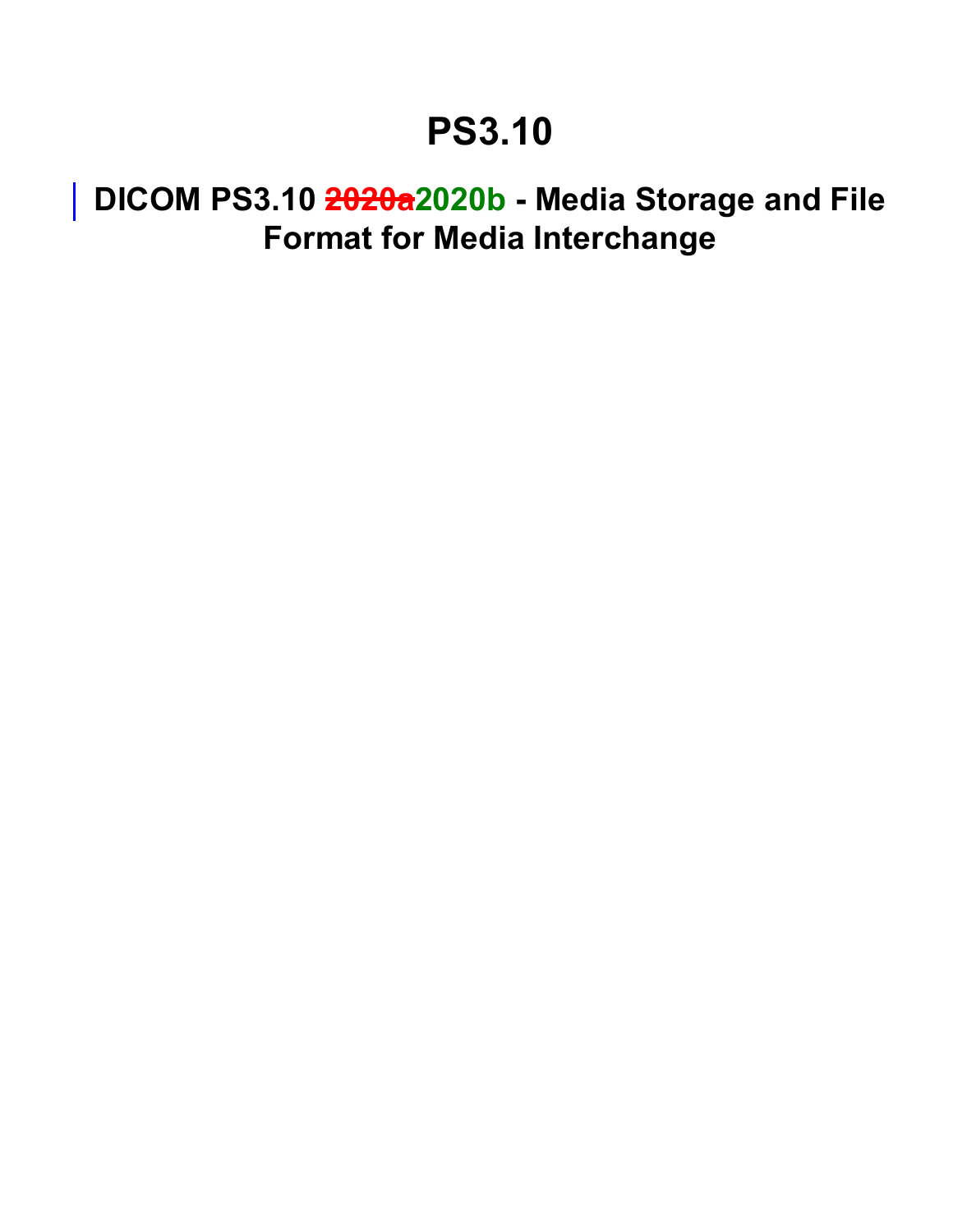## **PS3.10: DICOM PS3.10 2020a2020b - Media Storage and File Format for Media Interchange**

Copyright © 2020 NEMA

A DICOM® publication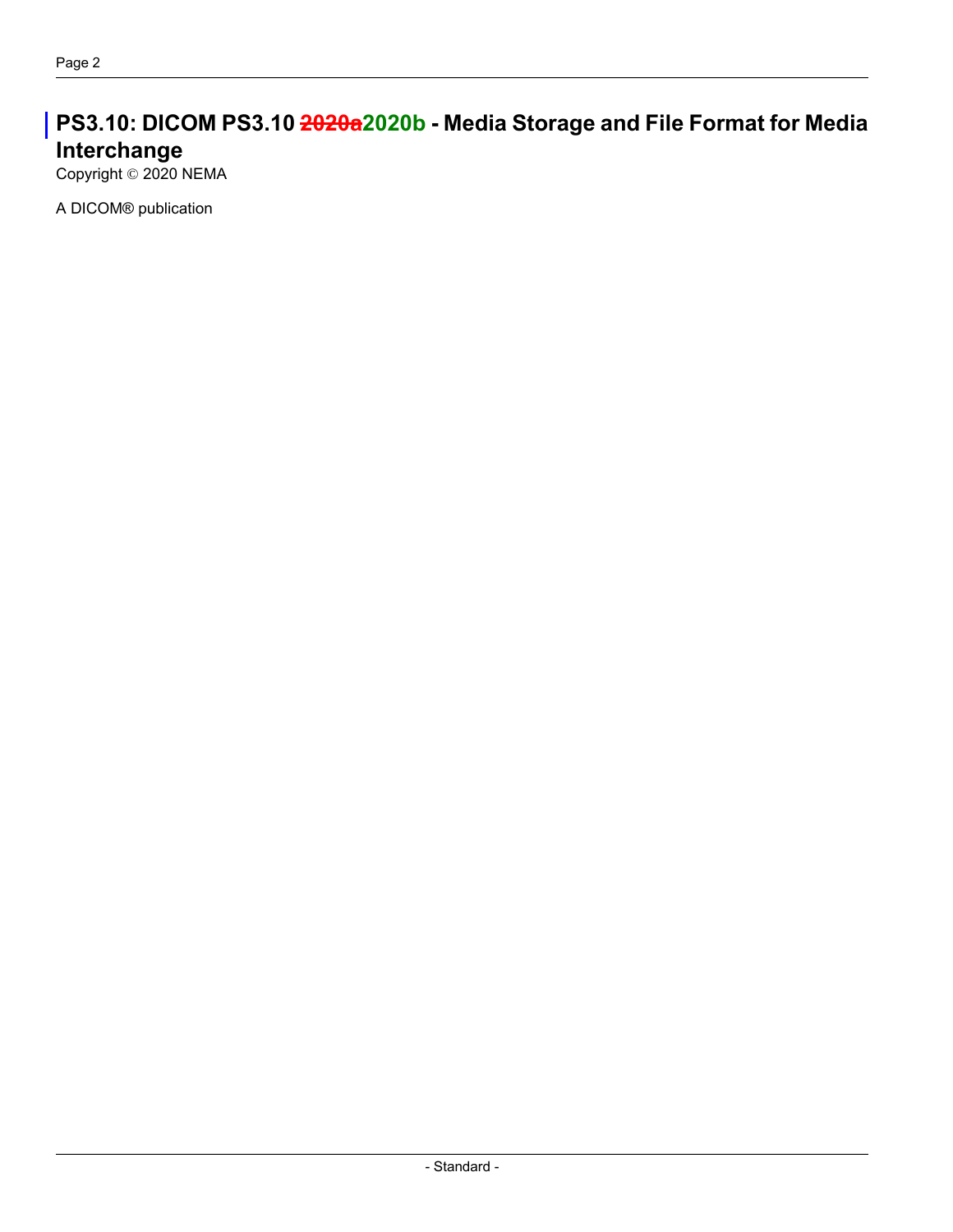## **Table of Contents**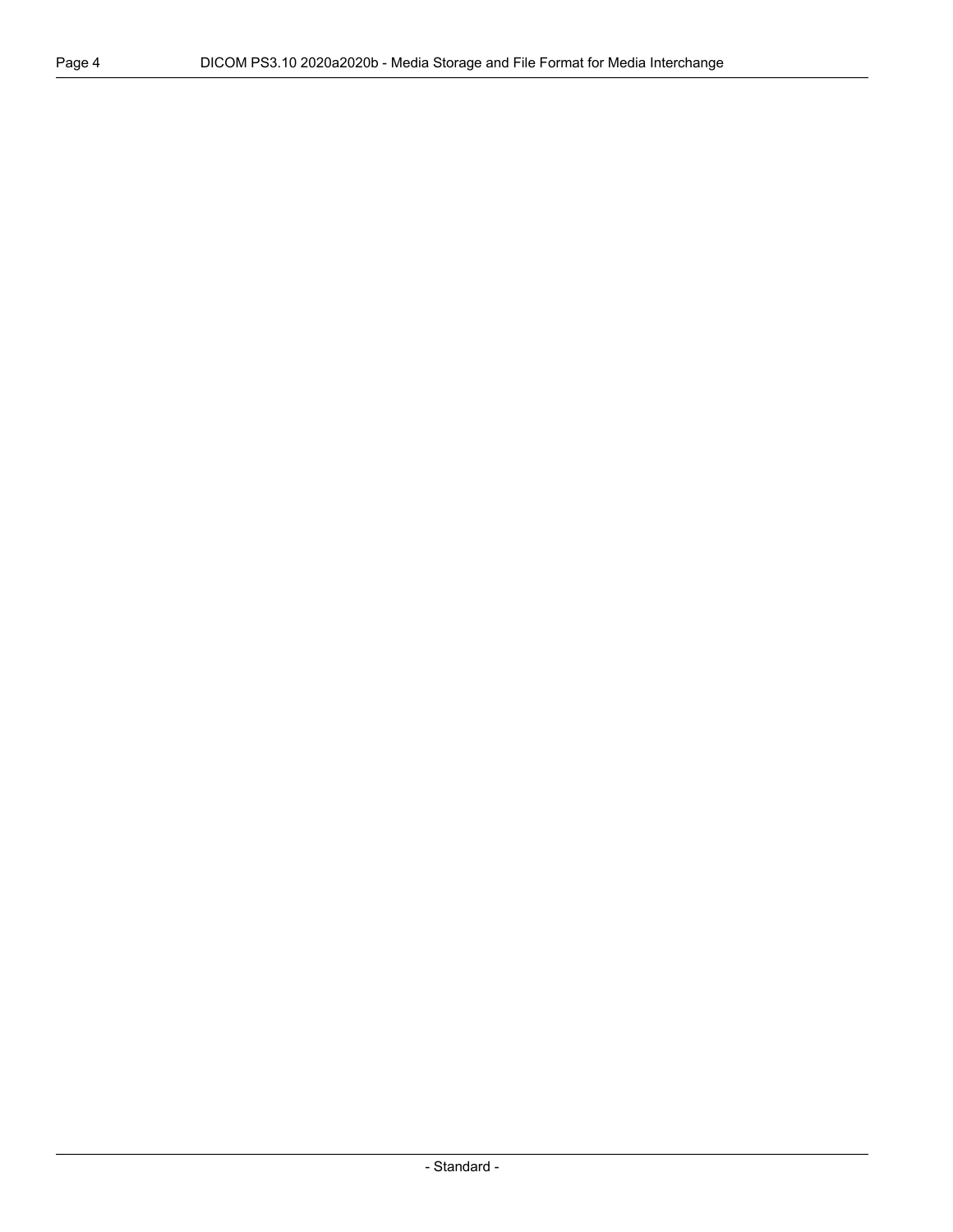## **List of Figures**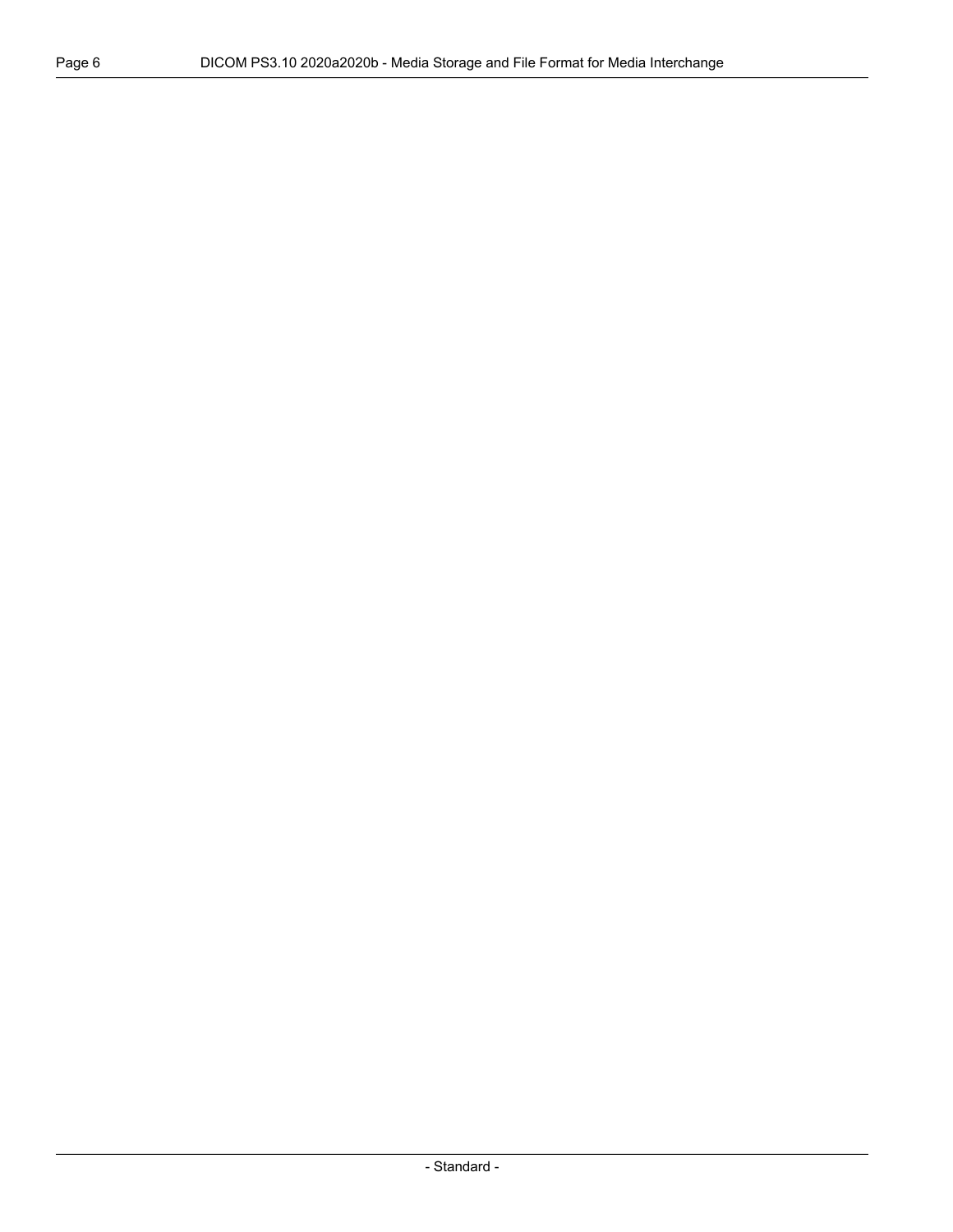## **List of Tables**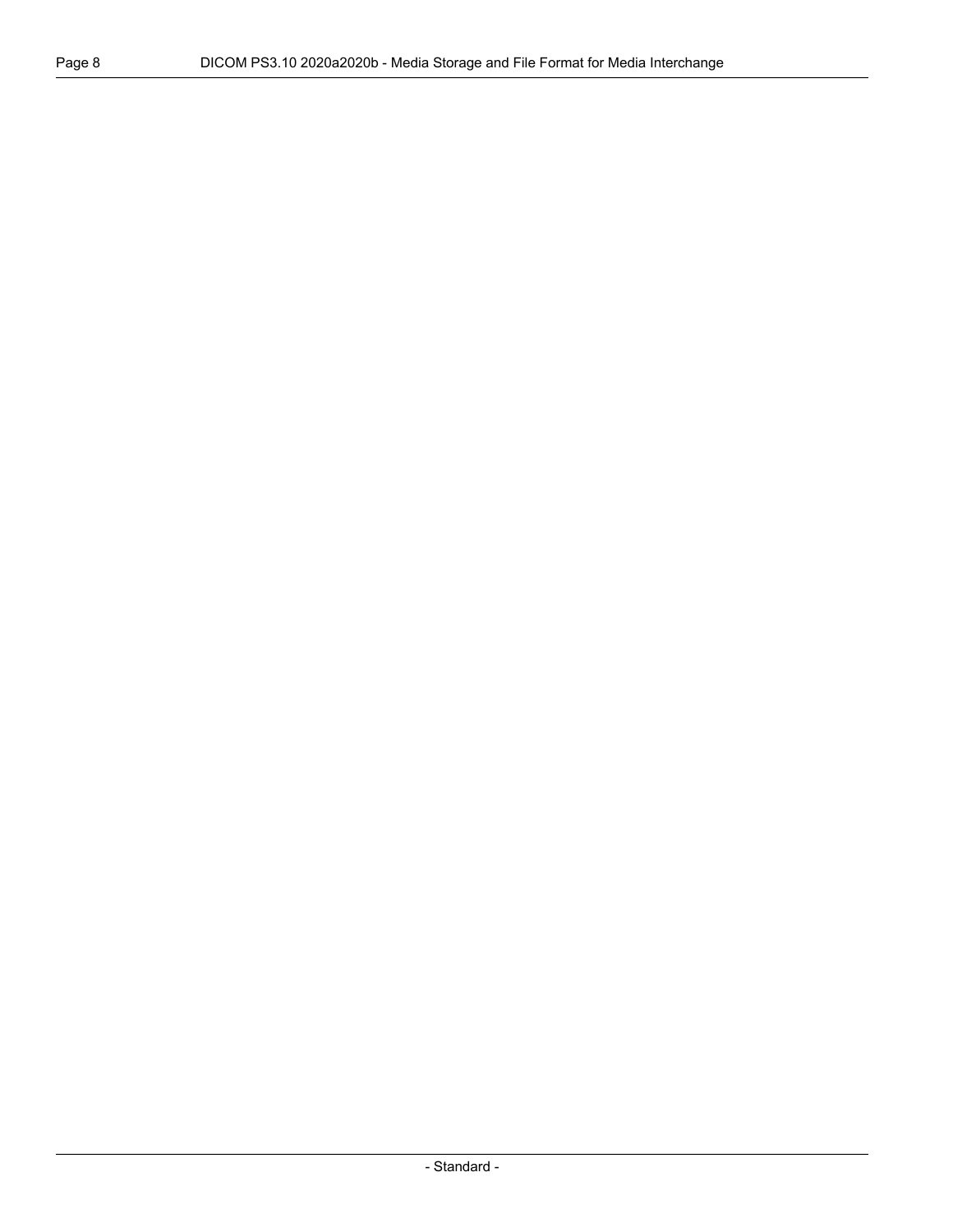## <span id="page-8-0"></span>**Notice and Disclaimer**

The information in this publication was considered technically sound by the consensus of persons engaged in the development and approval of the document at the time it was developed. Consensus does not necessarily mean that there is unanimous agreement among every person participating in the development of this document.

NEMA standards and guideline publications, of which the document contained herein is one, are developed through a voluntary consensus standards development process. This process brings together volunteers and/or seeks out the views of persons who have an interest in the topic covered by this publication. While NEMA administers the process and establishes rules to promote fairness in the development of consensus, it does not write the document and it does not independently test, evaluate, or verify the accuracy or completeness of any information or the soundness of any judgments contained in its standards and guideline publications.

NEMA disclaims liability for any personal injury, property, or other damages of any nature whatsoever, whether special, indirect, consequential, or compensatory, directly or indirectly resulting from the publication, use of, application, or reliance on this document. NEMA disclaims and makes no guaranty or warranty, expressed or implied, as to the accuracy or completeness of any information published herein, and disclaims and makes no warranty that the information in this document will fulfill any of your particular purposes or needs. NEMA does not undertake to guarantee the performance of any individual manufacturer or seller's products or services by virtue of this standard or guide.

In publishing and making this document available, NEMA is not undertaking to render professional or other services for or on behalf of any person or entity, nor is NEMA undertaking to perform any duty owed by any person or entity to someone else. Anyone using this document should rely on his or her own independent judgment or, as appropriate, seek the advice of a competent professional in determining the exercise of reasonable care in any given circumstances. Information and other standards on the topic covered by this publication may be available from other sources, which the user may wish to consult for additional views or information not covered by this publication.

NEMA has no power, nor does it undertake to police or enforce compliance with the contents of this document. NEMA does not cer tify, test, or inspect products, designs, or installations for safety or health purposes. Any certification or other statement of compliance with any health or safety-related information in this document shall not be attributable to NEMA and is solely the responsibility of the certifier or maker of the statement.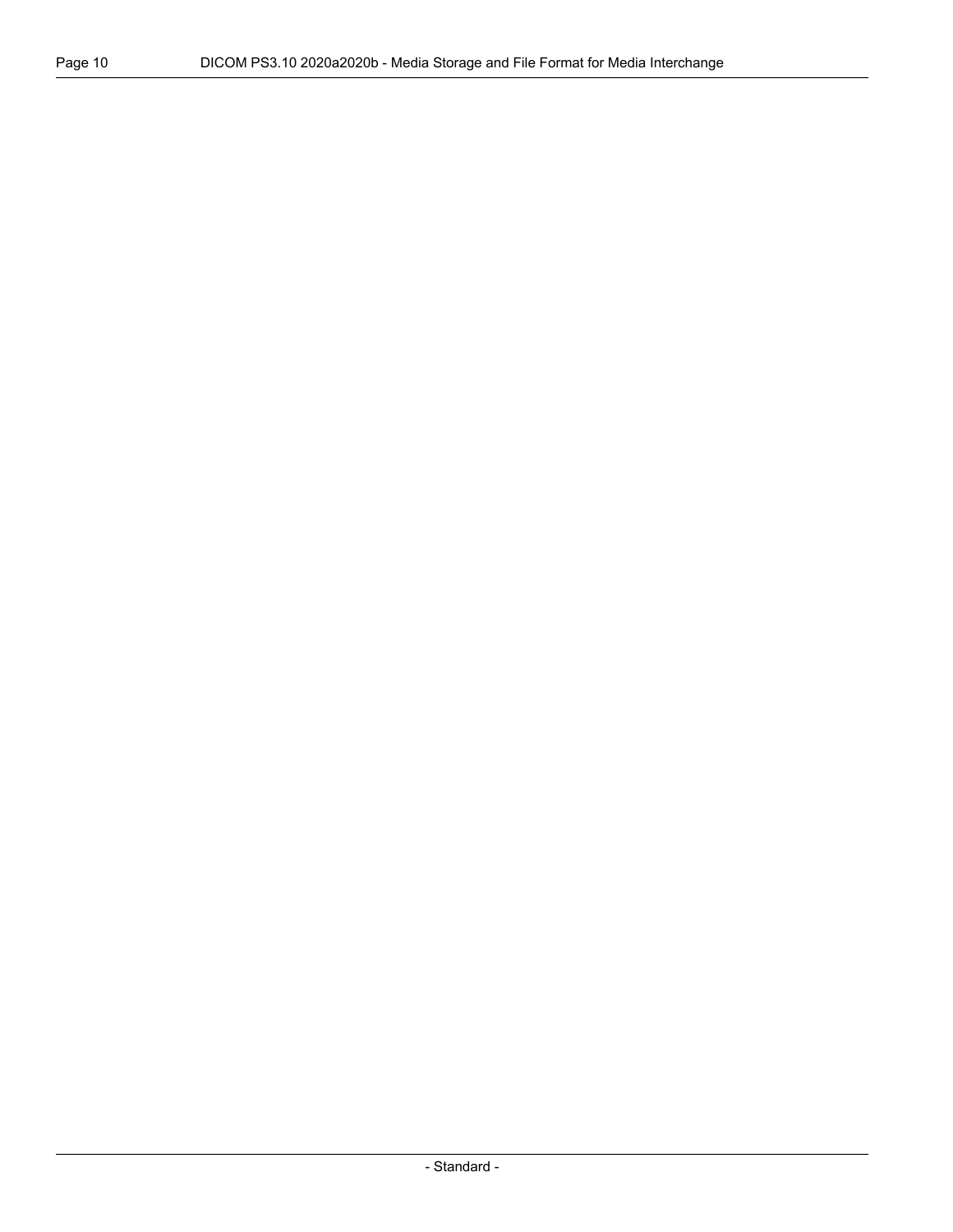## <span id="page-10-0"></span>**Foreword**

This DICOM Standard was developed according to the procedures of the DICOM Standards Committee.

The DICOM Standard is structured as a multi-part document using the guidelines established in [ISO/IEC [Directives,](#page-14-2) Part 2].

DICOM® is the registered trademark of the National Electrical Manufacturers Association for its standards publications relating to di gital communications of medical information, all rights reserved.

HL7® and CDA® are the registered trademarks of Health Level Seven International, all rights reserved.

SNOMED®, SNOMED Clinical Terms®, SNOMED CT® are the registered trademarks of the International Health Terminology Standards Development Organisation (IHTSDO), all rights reserved.

LOINC® is the registered trademark of Regenstrief Institute, Inc, all rights reserved.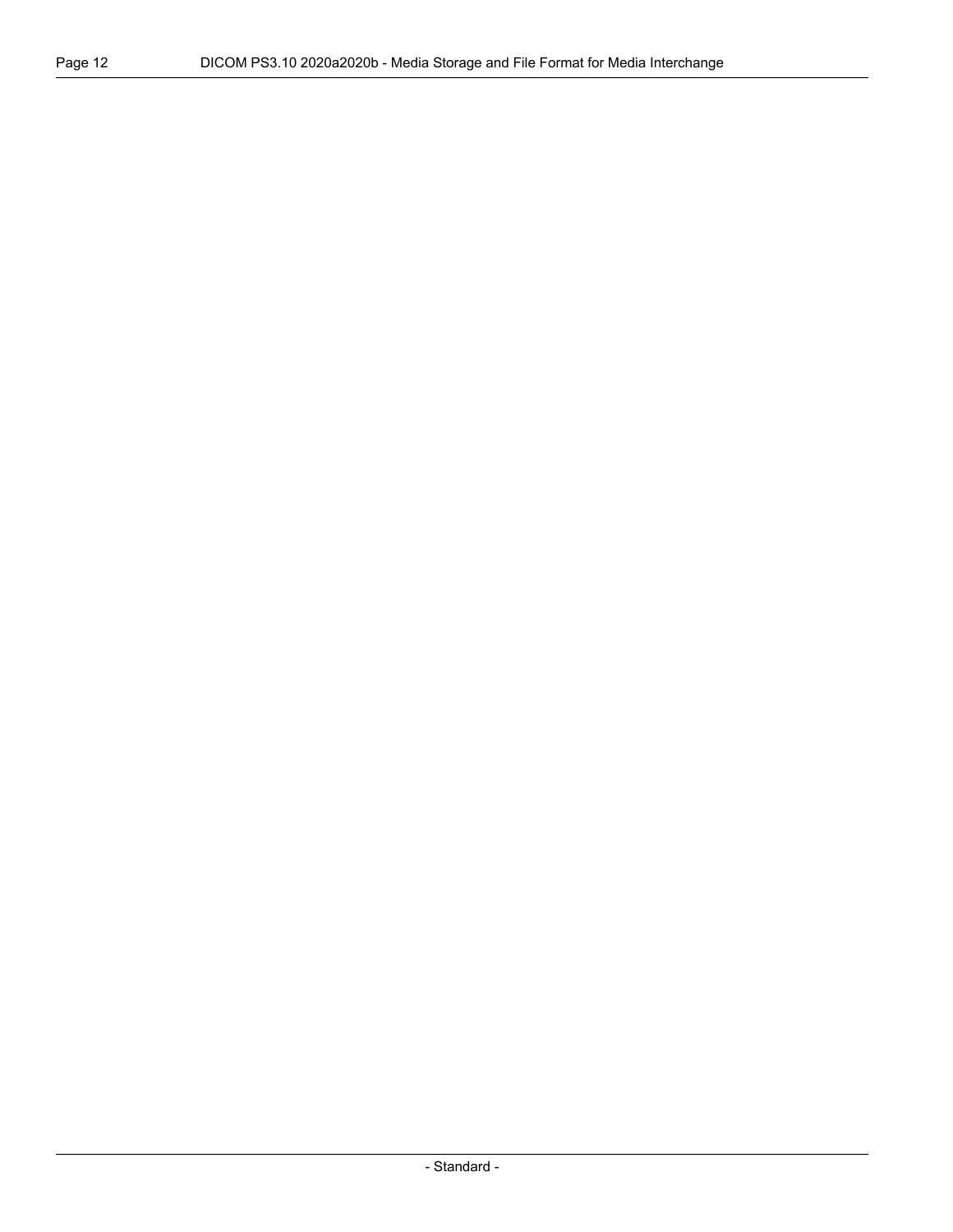## <span id="page-12-0"></span>**1 Scope and Field of Application**

This Part of the DICOM Standard specifies a general model for the storage of Medical Imaging information on removable media. The purpose of this Part is to provide a framework allowing the interchange of various types of medical images and related information on a broad range of physical storage media.

This Part specifies:

- a. a layered model for the storage of medical images and related information on storage media. This model introduces the concept of Media Storage Application Profiles, which specify application specific subsets of the DICOM Standard to which a Media Storage implementation may claim conformance. Such a conformance applies only to the writing, reading and updating of the content of storage media. Specific Application Profiles are not included in this Part but in [PS3.11](part11.pdf#PS3.11);
- b. a DICOM File Format supporting the encapsulation of any Information Object Definition;
- c. a Secure DICOM File Format supporting the encapsulation of a DICOM File Format in a cryptographic envelope;
- d. a DICOM File Service providing independence from the underlying media format and physical media. The policies specific to the DICOMDIR file used to store the Media Storage Directory Service/Object Pair Class are also addressed.

This Part is related to other parts of the DICOM Standard in that:

- [PS3.2](part02.pdf#PS3.2), Conformance, specifies the requirements that shall be met to achieve DICOM Conformance in Media Storage;
- [PS3.3](part03.pdf#PS3.3), Information Object Definitions, specifies a number of Information Object Definitions (e.g., various types of images) that may be used in conjunction with this Part;
- [PS3.4](part04.pdf#PS3.4), builds upon this Part to define the Media Storage Service Class;
- [PS3.5](part05.pdf#PS3.5), Data Structure and Encoding, addresses the encoding rules necessary to construct a Data Set that is encapsulated in a file as specified in this Part;
- [PS3.6](part06.pdf#PS3.6), Data Dictionary, contains a registry by Tag of all Data Elements related to the Attributes of Information Objects defined in [PS3.3](part03.pdf#PS3.3). This index includes the Value Representation and Value Multiplicity for each Data Element;
- [PS3.11](part11.pdf#PS3.11), Media Storage Application Profiles standardizes a number of choices related to a specific clinical need (selection of a Physical Medium and Media Format as well as specific Service/Object Pair Classes). It aims at facilitating the interoperability between implementations that claim conformance to the same Application Profile. [PS3.11](part11.pdf#PS3.11) is intended to be extended as the clinical needs for Media Storage Interchange evolve;
- [PS3.12](part12.pdf#PS3.12), Media Formats and Physical Media for Data Interchange, defines a number of selected Physical Medium and corresponding Media Formats. These Media Formats and Physical Medium selections are referenced by one or more of the Application Profiles of [PS3.11](part11.pdf#PS3.11). [PS3.12](part12.pdf#PS3.12) is intended to be extended as the technologies related to Physical Medium evolve.
- [PS3.15](part15.pdf#PS3.15), Security Profiles defines a number of profiles for use with Secure DICOM Media Storage Application Profiles. The Media Storage Security Profiles specify the cryptographic techniques to be used for each Secure DICOM File in a Secure Media Storage Application Profile.

PS3.10 lays a foundation for open Media Interchange by standardizing an overall architecture and addressing some of the major barriers to interoperability: the definition of a DICOM File Format, a DICOM File Service and the policies associated with a Media Storage Directory structure.

Note

[PS3.3](part03.pdf#PS3.3) specifies a general medical imaging Basic Directory Information Object Definition and [PS3.4](part04.pdf#PS3.4) specifies the corresponding Media Storage Directory SOP Class that is a member of the Media Storage Service Class.

Adherence to the provisions of PS3.10 by implementations reading, writing or updating Storage Media represents a key foundation for open Storage Media Interchange. However, it is only with the selection of standard Physical Media and corresponding Media Formats in [PS3.12](part12.pdf#PS3.12) and the use of specific Application Profiles in [PS3.11](part11.pdf#PS3.11) that effective Media Storage Interchange interoperability is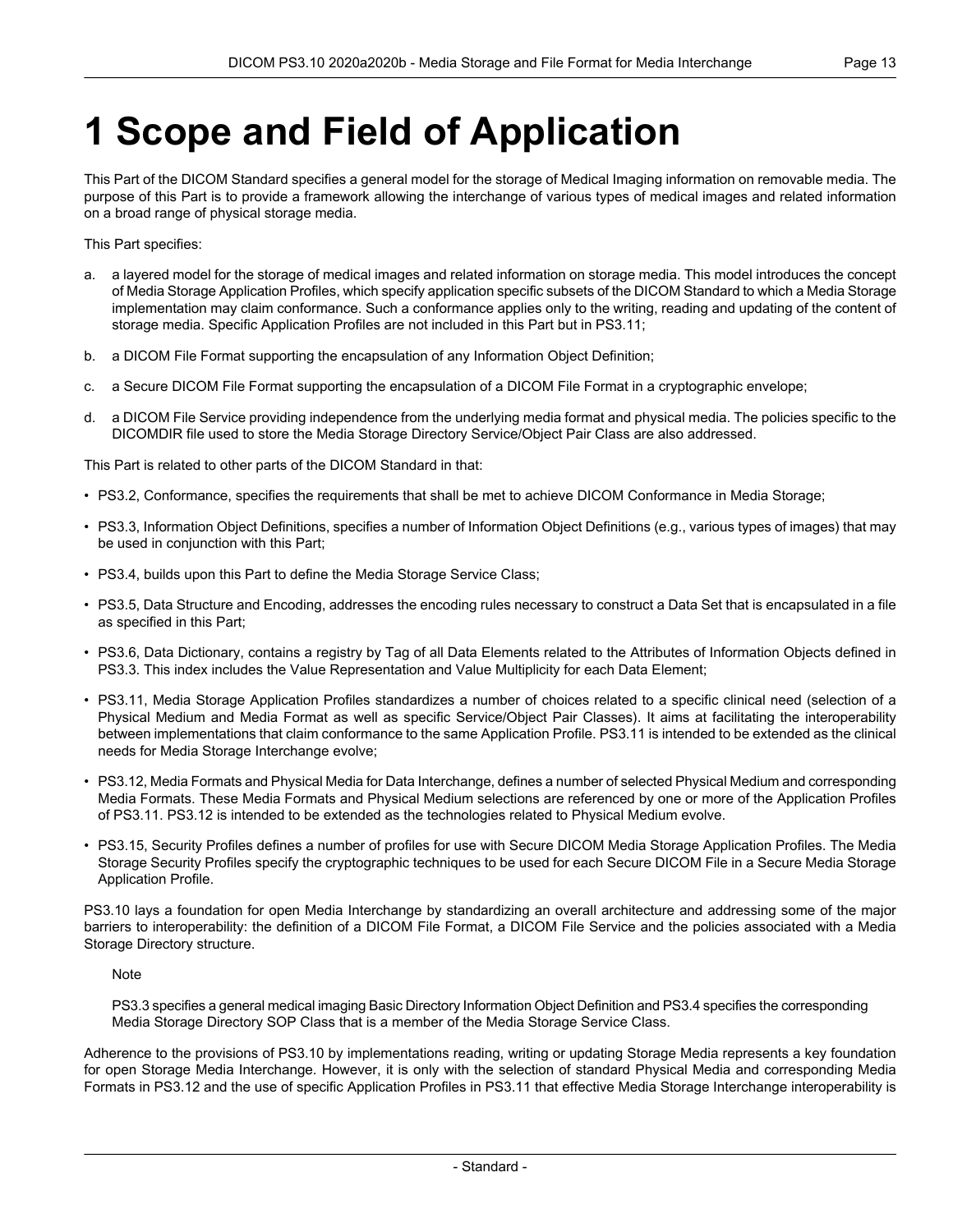achieved. Therefore, claiming conformance to PS3.10 only, is not a valid DICOM Conformance Statement. DICOM Media Storage Conformance shall be made in relation to a [PS3.11](part11.pdf#PS3.11) Application Profile according to the framework defined by [PS3.2.](part02.pdf#PS3.2)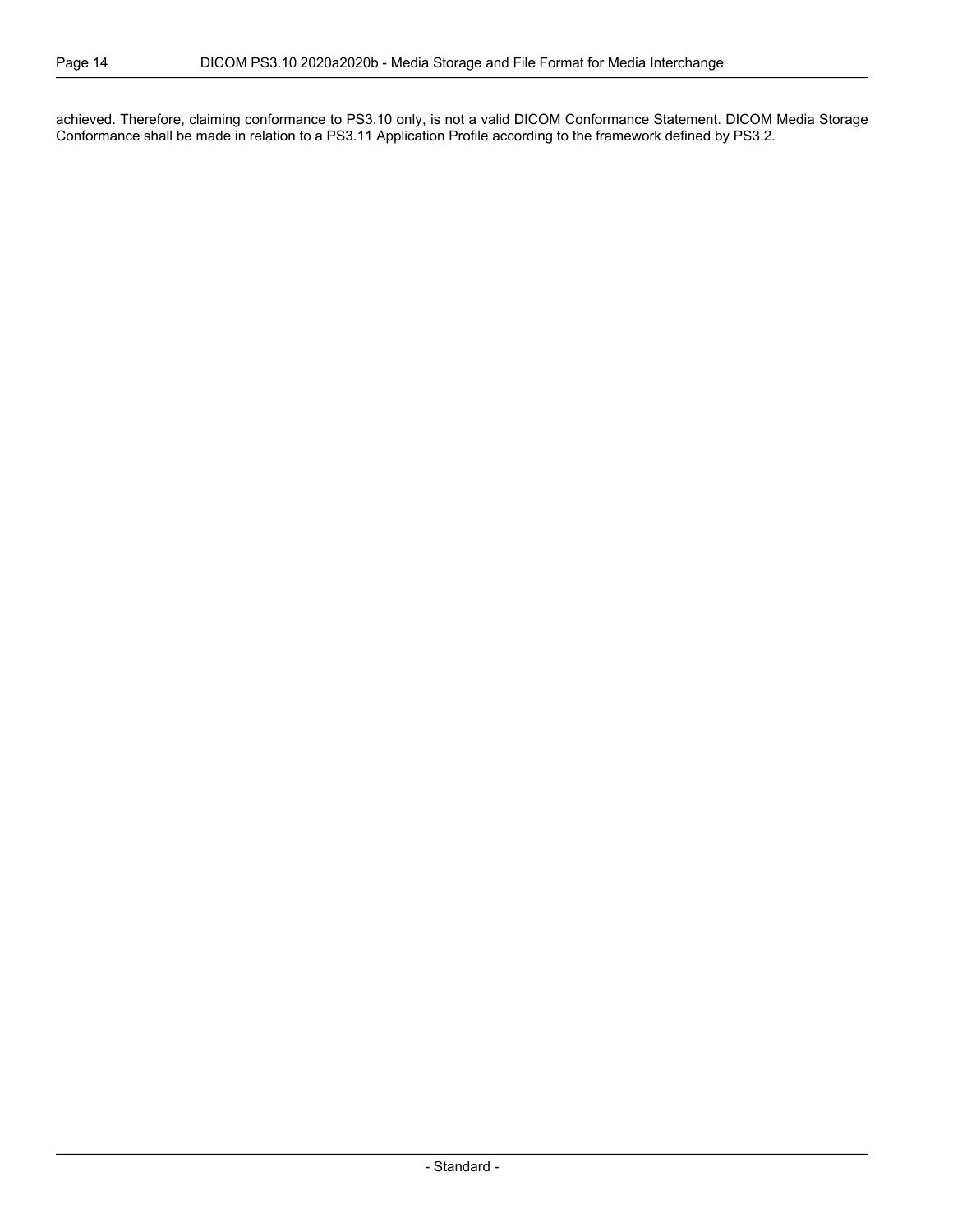# <span id="page-14-0"></span>**2 References**

## <span id="page-14-1"></span>**2.1 Normative References**

The following standards contain provisions that, through reference in this text, constitute provisions of this Standard. At the time of publication, the editions indicated were valid. All standards are subject to revision, and parties to agreements based on this Standard are encouraged to investigate the possibilities of applying the most recent editions of the standards indicated below.

- <span id="page-14-3"></span><span id="page-14-2"></span>[ISO/IEC Directives, Part 2] ISO/IEC. 2016/05. 7.0. *Rules for the structure and drafting of International Standards*. [http://www.iec.ch/](http://www.iec.ch/members_experts/refdocs/iec/isoiecdir-2%7Bed7.0%7Den.pdf) [members\\_experts/refdocs/iec/isoiecdir-2%7Bed7.0%7Den.pdf](http://www.iec.ch/members_experts/refdocs/iec/isoiecdir-2%7Bed7.0%7Den.pdf) .
- <span id="page-14-4"></span>[ISO 7498-1] ISO. 1994. *Information Processing Systems - Open Systems Interconnection - Basic Reference Model*.
- <span id="page-14-5"></span>[ISO 7498-2] ISO. 1989. Information processing systems - Open Systems Interconnection - Basic reference Model - Part 2: Security *Architecture*.
- <span id="page-14-6"></span>[ISO/TR 8509] ISO. *Information Processing Systems - Open Systems Interconnection - Service Conventions*. *ISO/TR 8509 has been withdrawn. See ISO/IEC 2382-26:1993 Information technology - Vocabulary - Part 26: Open systems interconnection* .
- [ISO 8822] ISO. 1988. *Information processing systems - Open Systems Interconnection - Connection oriented presentation service definition*.
- [ISO/IEC 8859-1] ISO/IEC. 1987. Information processing 8-bit single-byte coded graphic character sets Part 1: Latin alphabet No. *1*.
- [RFC2557] IETF. March 1999. *MIME Encapsulation of Aggregate Documents, such as HTML (MHTML)*. [http://tools.ietf.org/html/](http://tools.ietf.org/html/rfc2557) [rfc2557](http://tools.ietf.org/html/rfc2557) .

[RFC3369] IETF. August 2002. *Cryptographic Message Syntax*. <http://tools.ietf.org/html/rfc3369> .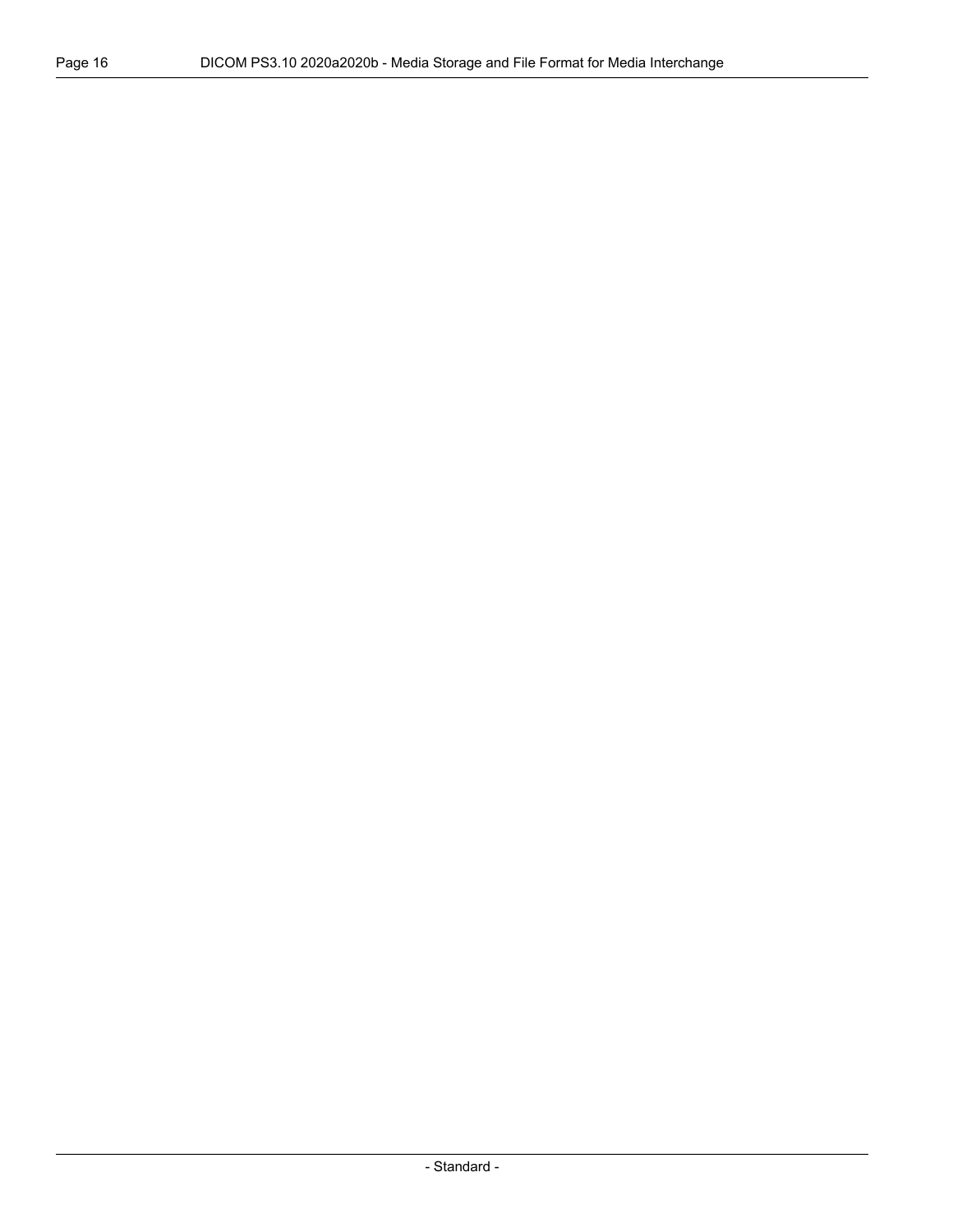## <span id="page-16-0"></span>**3 Definitions**

For the purposes of this Standard the following definitions apply.

### **3.1 Reference Model Definitions**

This Part of the Standard use of the following terms defined in [ISO [7498-1\]](#page-14-3) and [ISO [7498-2\]](#page-14-4):

| <b>Application Entity</b>  | See [ISO 7498-1].                                                                                                                           |
|----------------------------|---------------------------------------------------------------------------------------------------------------------------------------------|
| <b>Application Process</b> | See [ISO 7498-1].                                                                                                                           |
| Service                    | See [ISO 7498-1].                                                                                                                           |
| Transfer Syntax            | See [ISO 7498-1].                                                                                                                           |
| Data Confidentiality       | See [ISO 7498-2].                                                                                                                           |
|                            | Note                                                                                                                                        |
|                            | The definition is "the property that information is not made available or disclosed to<br>unauthorized individuals, entities or processes." |
| Data Origin Authentication | See [ISO 7498-2].                                                                                                                           |
|                            | Note                                                                                                                                        |
|                            | The definition is "the corroboration that the source of data received is as claimed."                                                       |
| Data Integrity             | See [ISO 7498-2].                                                                                                                           |
|                            | Note                                                                                                                                        |
|                            | The definition is "the property that data has not been altered or destroyed in an<br>unauthorized manner."                                  |

### **3.2 Service Conventions Definitions**

This Part of the Standard makes use of the following terms defined in [\[ISO/TR](#page-14-5) 8509]:

| Service Provider | See [ISO/TR 8509]. |
|------------------|--------------------|
|                  |                    |

Service User See [\[ISO/TR](#page-14-5) 8509].

## **3.3 Presentation Service Definitions**

This Part of the Standard makes use of the following terms defined in [ISO [8822\]](#page-14-6):

| <b>Abstract Syntax</b> | See [ISO 8822]. |
|------------------------|-----------------|
| Abstract Syntax Name   | See [ISO 8822]. |

### **3.4 DICOM Introduction and Overview Definitions**

This Part of the Standard makes use of the following terms defined in [PS3.1:](part01.pdf#PS3.1)

| Attribute                                | Attribute.                             |
|------------------------------------------|----------------------------------------|
| Service-Object Pair Class (SOP<br>Class) | Service-Object Pair Class (SOP Class). |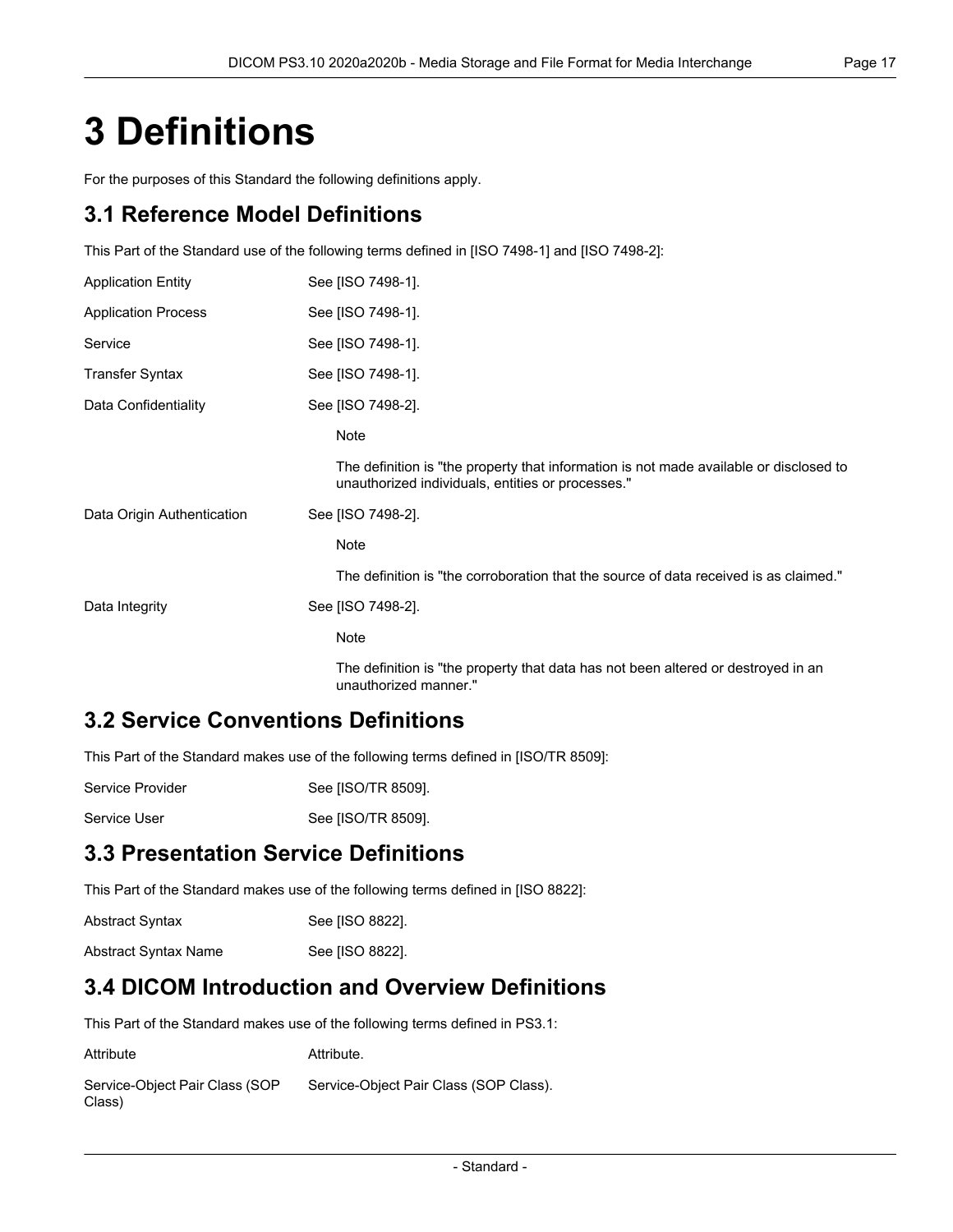## **3.5 DICOM Information Object Definitions**

This Part of the Standard makes use of the following terms defined in [PS3.3:](part03.pdf#PS3.3)

Information Object Definition (IOD) [Information](part03.pdf#glossentry_InformationObjectDefinition) Object Definition.

## **3.6 DICOM Data Structure and Encoding Definitions**

This Part of the Standard makes use of the following terms defined in [PS3.5:](part05.pdf#PS3.5)

| Data Element         | Data Element.              |
|----------------------|----------------------------|
| Data Set             | Data Set.                  |
| Data Element Type    | Data Element Type.         |
| Value                | Value.                     |
| Value Multiplicity   | Value Multiplicity (VM).   |
| Value Representation | Value Representation (VR). |

## **3.7 DICOM Message Exchange Definitions**

This Part of the Standard makes use of the following terms defined in [PS3.7:](part07.pdf#PS3.7)

| Service Object Pair Instance<br>(SOP Instance) | Service-Object Pair Instance (SOP Instance). |
|------------------------------------------------|----------------------------------------------|
| Implementation Class UID                       | Implementation Class UID.                    |

## **3.8 DICOM Media Storage and File Format Definitions**

The following definitions are commonly used in this Part of the Standard:

| <b>Application Profile</b> | A Media Storage Application Profile defines a selection of choices at the various layers of the<br>DICOM Media Storage Model that are applicable to a specific need or context in which the media<br>interchange is intended to be performed.                                              |
|----------------------------|--------------------------------------------------------------------------------------------------------------------------------------------------------------------------------------------------------------------------------------------------------------------------------------------|
| <b>DICOM File Service</b>  | The DICOM File Service specifies a minimum abstract view of files to be provided by the Media<br>Format Layer. Constraining access to the content of files by the Application Entities through such<br>a DICOM File Service boundary ensures Media Format and Physical Media independence. |
| <b>DICOM File</b>          | A DICOM File is a File with a content formatted according to the requirements of this Part of the<br>DICOM Standard. In particular such files shall contain, the File Meta Information and a properly<br>formatted Data Set.                                                               |
| <b>DICOMDIR File</b>       | A unique and mandatory DICOM File within a File-set that contains the Media Storage Directory<br>SOP Class. This File is given a single component File ID, DICOMDIR.                                                                                                                       |
| File                       | A File is an ordered string of zero or more bytes, where the first byte is at the beginning of the<br>file and the last byte at the end of the File. Files are identified by a unique File ID and may by<br>written, read and/or deleted.                                                  |
| File ID                    | Files are identified by a File ID that is unique within the context of the File-set they belong to. A<br>set of ordered File ID Components (up to a maximum of eight) forms a File ID.                                                                                                     |
| File ID Component          | A string of one to eight characters of a defined character set.                                                                                                                                                                                                                            |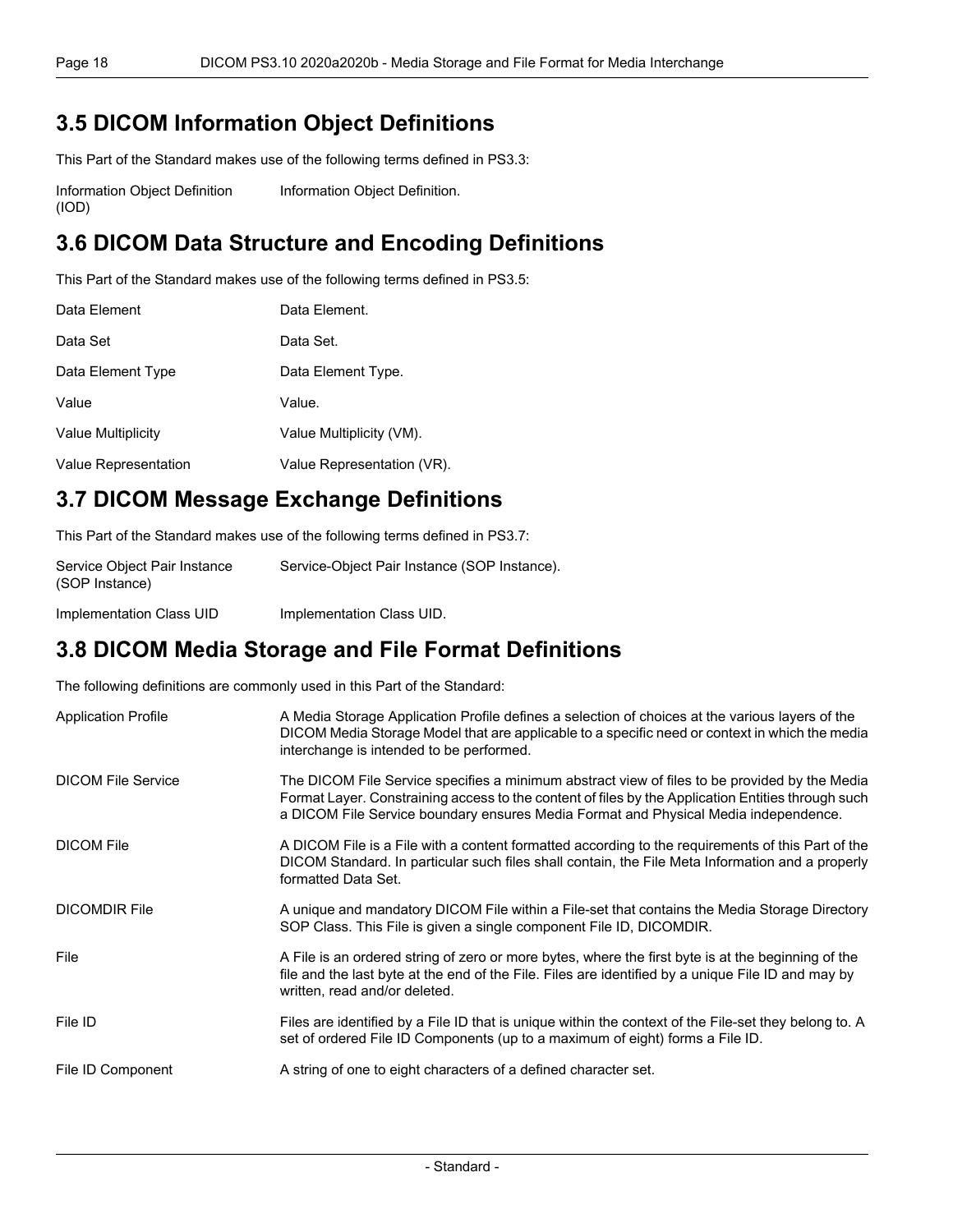| File Meta Information                              | The File Meta Information includes identifying information on the encapsulated Data Set. It is a<br>mandatory header at the beginning of every DICOM File.                                                                                                       |
|----------------------------------------------------|------------------------------------------------------------------------------------------------------------------------------------------------------------------------------------------------------------------------------------------------------------------|
| File-set                                           | A File-set is a collection of DICOM Files (and possibly non-DICOM Files) that share a common<br>naming space within which File IDs are unique.                                                                                                                   |
| <b>File-set Creator</b>                            | An Application Entity that creates the DICOMDIR File (see Section 8.6) and zero or more DICOM<br>Files.                                                                                                                                                          |
| File-set Reader                                    | An Application Entity that accesses one or more files in a File-set.                                                                                                                                                                                             |
| <b>File-set Updater</b>                            | An Application Entity that accesses Files, creates additional Files, or deletes existing Files in a<br>File-set. A File-set Updater makes the appropriate alterations to the DICOMDIR file reflecting the<br>additions or deletions.                             |
| <b>DICOM File Format</b>                           | The DICOM File Format provides a means to encapsulate in a File the Data Set representing a<br>SOP Instance related to a DICOM Information Object.                                                                                                               |
| Media Format                                       | Data structures and associated policies that organize the bit streams defined by the Physical<br>Media format into data file structures and associated file directories.                                                                                         |
| Media Storage Model                                | The DICOM Media Storage Model pertains to the data structures used at different layers to<br>achieve interoperability through media interchange.                                                                                                                 |
| Media Storage Services                             | DICOM Media Storage Services define a set of operations with media that facilitate storage to<br>and retrieval from the media of DICOM SOP Instances.                                                                                                            |
| <b>Physical Media</b>                              | A piece of material with recording capabilities for streams of bits. Characteristics of a Physical<br>Media include form factor, mechanical characteristics, recording properties and rules for recording<br>and organizing bit streams in accessible structures |
| Secure DICOM File                                  | A DICOM File that is encapsulated with the Cryptographic Message Syntax specified in RFC2630.                                                                                                                                                                    |
| Secure File-set                                    | A File-set in which all DICOM Files are Secure DICOM Files.                                                                                                                                                                                                      |
| Secure Media Storage<br><b>Application Profile</b> | A DICOM Media Storage Application Profile that requires a Secure File-set.                                                                                                                                                                                       |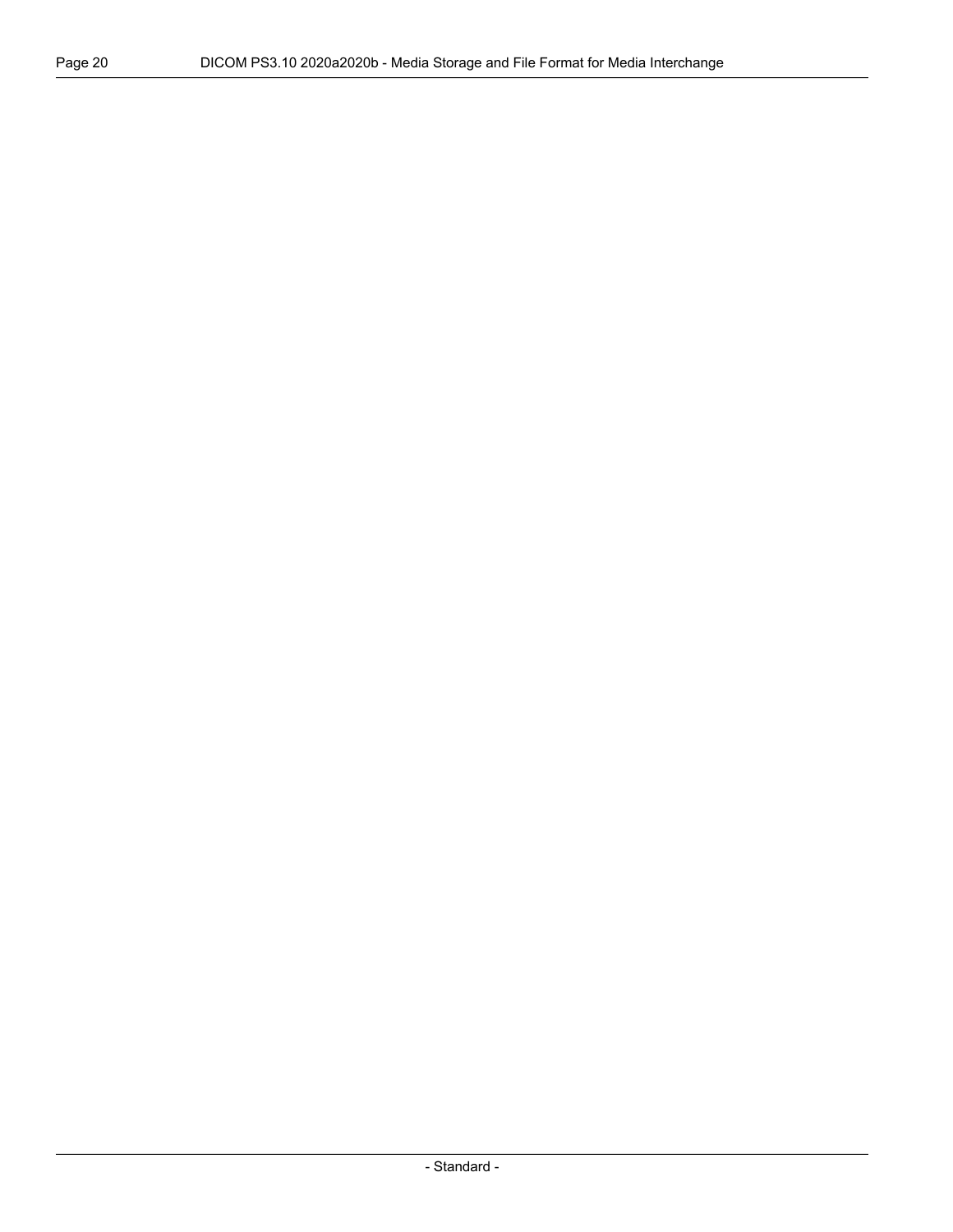## <span id="page-20-0"></span>**4 Symbols and Abbreviations**

The following symbols and abbreviations are used in this Part of the Standard.

| ACC               | American College of Cardiology                                                   |
|-------------------|----------------------------------------------------------------------------------|
| <b>ACR</b>        | American College of Radiology                                                    |
| <b>ASCII</b>      | American Standard Code for Information Interchange                               |
| AЕ                | <b>Application Entity</b>                                                        |
| ANSI              | American National Standards Institute                                            |
| <b>CEN/TC/251</b> | Comite Europeen de Normalisation - Technical Committee 251 - Medical Informatics |
| <b>DICOM</b>      | Digital Imaging and Communications in Medicine                                   |
| <b>FSC</b>        | <b>File-set Creator</b>                                                          |
| <b>FSR</b>        | File-set Reader                                                                  |
| <b>FSU</b>        | File-set Updater                                                                 |
| HL7               | Health Level 7                                                                   |
| <b>HTML</b>       | Hypertext Transfer Markup Language                                               |
| <b>IEEE</b>       | Institute of Electrical and Electronics Engineers                                |
| <b>ISO</b>        | International Standards Organization                                             |
| ID                | <b>Identifier</b>                                                                |
| <b>IOD</b>        | Information Object Definition                                                    |
| <b>JIRA</b>       | Japan Medical Imaging and Radiological Systems Industries Association            |
| MIME              | Multipurpose Internet Mail Extensions                                            |
| <b>NEMA</b>       | National Electrical Manufacturers Association                                    |
| OSI               | Open Systems Interconnection                                                     |
| <b>SOP</b>        | Service-Object Pair                                                              |
| <b>TCP/IP</b>     | <b>Transmission Control Protocol/Internet Protocol</b>                           |
| <b>UID</b>        | Unique Identifier                                                                |
| VR                | Value Representation                                                             |
| XML               | Extensible Markup Language                                                       |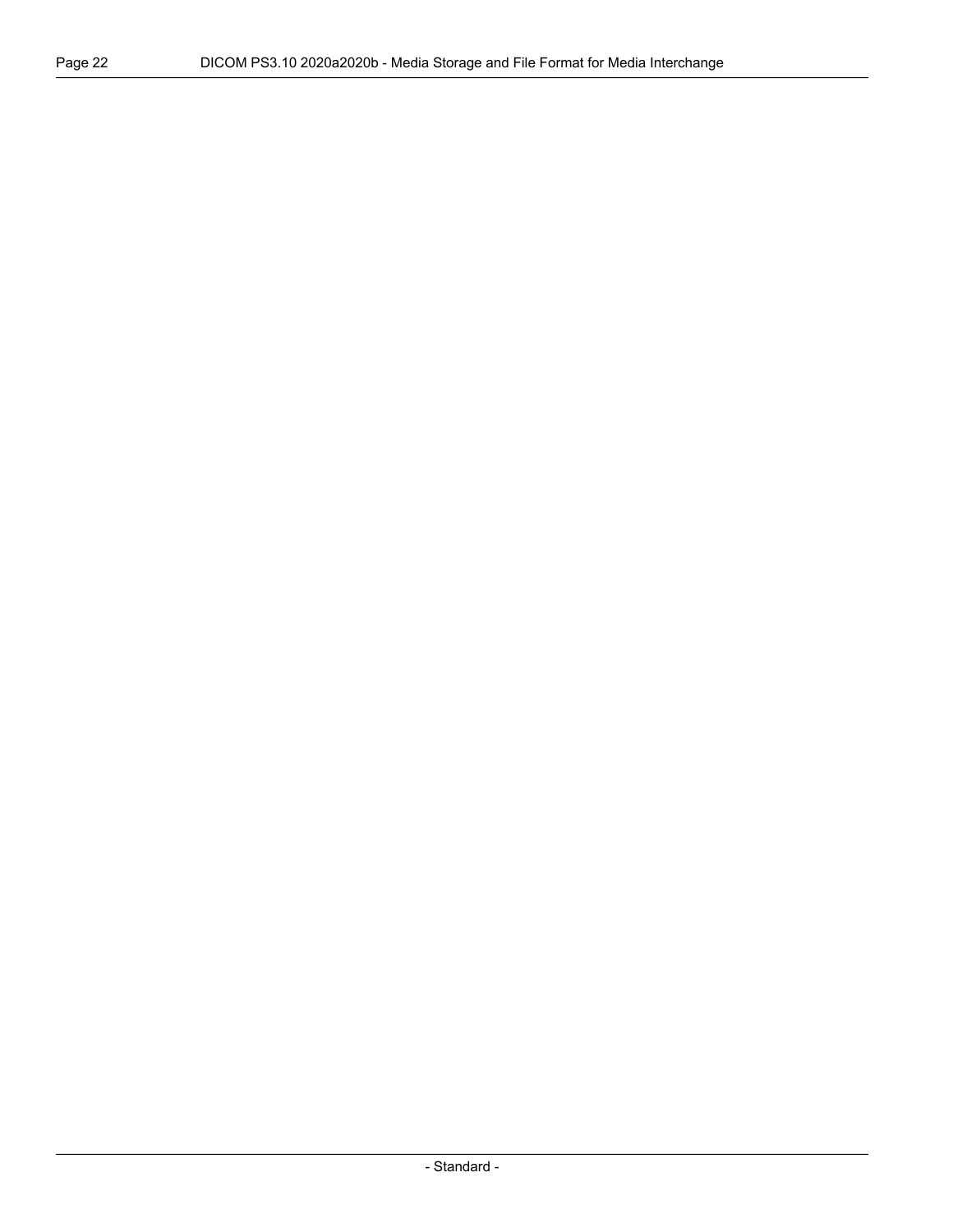# <span id="page-22-0"></span>**5 Conventions**

Words are capitalized in this document to help the reader understand that these words have been previously defined in Section 3 of this document and are to be interpreted with that meaning.

A Tag is represented as (gggg,eeee), where gggg equates to the Group Number and eeee equates to the Element Number within that Group. Tags are represented in hexadecimal notation as specified in [PS3.5.](part05.pdf#PS3.5)

Attributes of File Meta Information are assigned a Type that indicates if a specific Attribute is required depending on the Media Storage Services. The following Type designations are derived from the [PS3.5](part05.pdf#PS3.5) designations but take into account the Media Storage environment:

- Type 1: Such Attributes shall be present with an explicit Value in files created by File-set Creators and File-set Updaters. They shall be supported by File-set Readers and File-set Updaters;
- Type 1C: Such Attributes shall be present with an explicit Value in Files created by File-set Creators and File-set Updaters if the specified condition is met. They shall be supported by File-set Readers and File-set Updaters;
- Type 2: Such Attributes shall be present with an explicit Value or with a zero-length Value if unknown, in Files created by File-set Creators and File-set Updaters. They shall be supported by File-set Readers and File-set Updaters;
- Type 2C: Such Attributes shall be present with an explicit Value or with a zero-length if unknown, in Files created by File-set Creators and File-set Updaters if the specified condition is met. They shall be supported by File-set Readers and File-set Updaters;
- Type 3: Such Attributes may be present with an explicit Value or a zero-length Value in Files created by File-set Creators and File set Updaters. They may be supported or ignored by File-set Readers and File-set Updaters.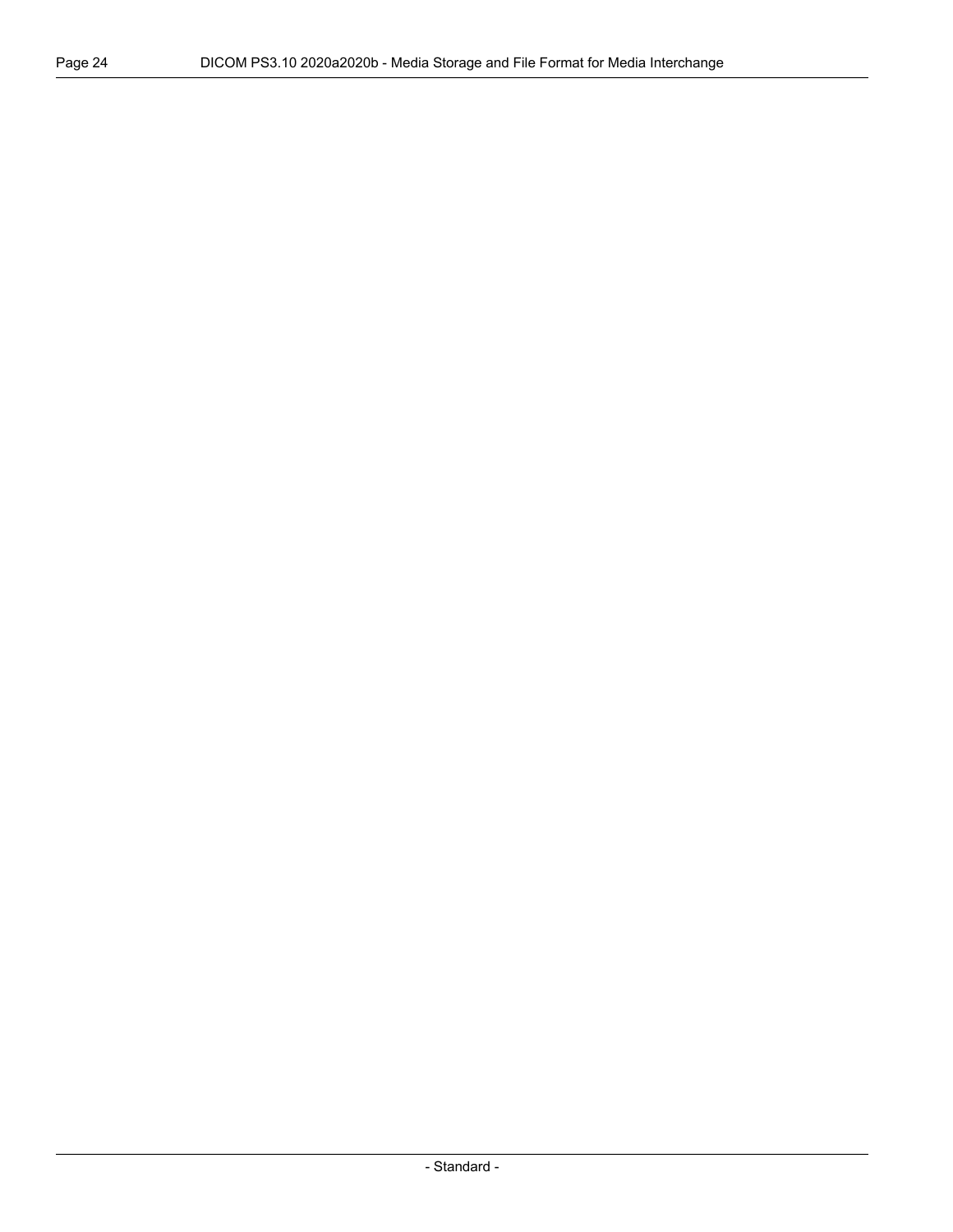## <span id="page-24-0"></span>**6 DICOM Models for Media Storage**

This section defines the DICOM Media Storage Model used by DICOM Application Entities for the purpose of communication through the interchange of removable storage media. Specifically, this Section provides a model to clarify a number of concepts for digital imaging and communications and introduces key terms used throughout the DICOM Standard. This model has been used to partition the DICOM Standard into separate parts related to storage media interchange.

## <span id="page-24-1"></span>**6.1 General DICOM Communication Model**

[Figure](part01.pdf#figure_5-1) 5-1 in PS3.1 presents the general communication model of the DICOM Standard, which spans both network (on-line) and media interchange (off-line) communication. Application Entities may utilize any of the following transport mechanisms:

- a. the DICOM Message Service and Upper Layer Service, which provides independence from specific physical networking commu nication support and protocols such as TCP/IP,
- b. the DICOM Web Service API and HTTP Service, which allows use of common hypertext and associated protocols for transport of DICOM services, or
- c. the Basic DICOM File Service, which provides access to Storage Media independently from specific physical media storage formats and file structures.

<span id="page-24-2"></span>PS3.10 describes the Basic DICOM File Service, as depicted in [Figure](#page-24-2) 6.1-1.



**Figure 6.1-1. DICOM Communication Model for Media Interchange**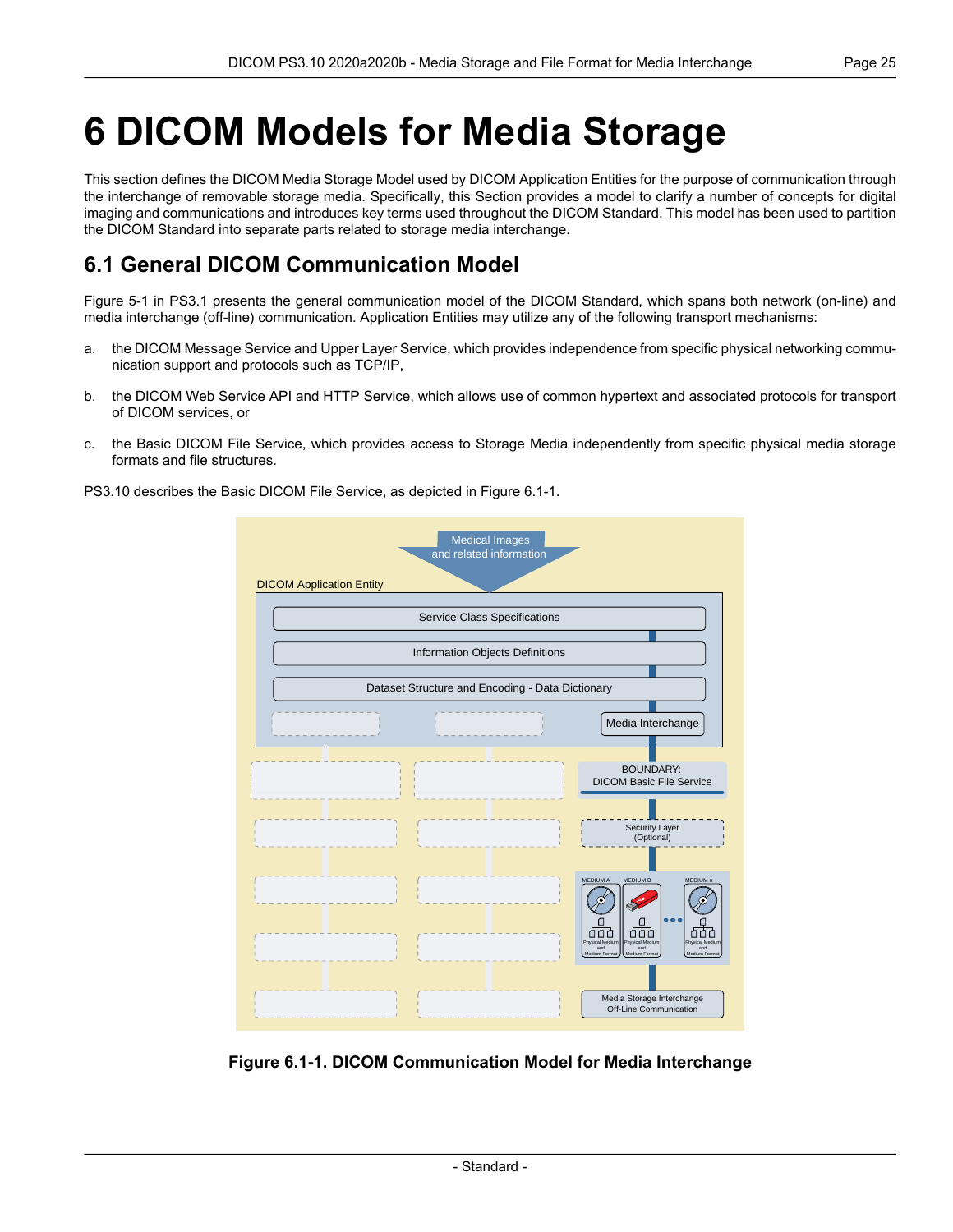### <span id="page-25-0"></span>**6.2 The DICOM Media Storage Model**

The DICOM Media Storage Model is presented by [Figure](#page-25-2) 6.2-1 and expands on the General DICOM Communication Model introduced earlier in [Section](#page-24-1) 6.1.

The DICOM Media Storage Model focuses on the aspects directly related to data interchange through removable storage media. It pertains to the data structures and associated rules used at different layers to achieve interoperability through media interchange. The Services identified in this Model are simple boundaries between functional layers.

#### Note

<span id="page-25-2"></span>It is not within the scope of this Standard to specify Application Programming Interfaces at these boundaries.

| <b>BOUNDARY: Application Services</b><br>Relies on DICOM info; Objects and Media Storage Service Classes                                                                           | Abstract services providing access to the data structures of the underlying layer;                                                                                  |  |  |
|------------------------------------------------------------------------------------------------------------------------------------------------------------------------------------|---------------------------------------------------------------------------------------------------------------------------------------------------------------------|--|--|
| <b>DICOM Data Format Layer</b>                                                                                                                                                     | <b>DICOM File Format</b><br><b>Basic Directory</b><br>Service / Object Pairs;<br>Application-specific<br><b>Information Objects</b><br>(e.g. Images, Results, etc.) |  |  |
| <b>BOUNDARY: DICOM File Services</b><br>Abstract services providing access to the data structures of the underlying layer;<br>Ensures media format and physical media independence |                                                                                                                                                                     |  |  |
|                                                                                                                                                                                    |                                                                                                                                                                     |  |  |
| Media Format Layer<br>Data structures of a file system,<br>may be physical media-specific                                                                                          | <b>MEDIUM A</b><br><b>MEDIUM B</b><br><b>MEDIUM N</b>                                                                                                               |  |  |
| <b>BOUNDARY: Physical Media Access Services</b><br>Physical Storage Media Specific                                                                                                 | Abstract services providing access to the data structures of the underlying layer;                                                                                  |  |  |

**Figure 6.2-1. DICOM Media Storage Model**

<span id="page-25-1"></span>The DICOM Media Storage Model includes three layers, which are described in the following sections.

#### **6.2.1 Physical Media Layer**

Physical media characteristics are defined at the Physical Media Layer. Such characteristics include the physical media form factor, dimension, mechanical characteristics and recording properties. This Layer also defines the organization and grouping of the recorded bits.

Note

1. An example of a Physical Media Layer in the personal computer environment is the 3 1/2 inch floppy disk, double sided, high density.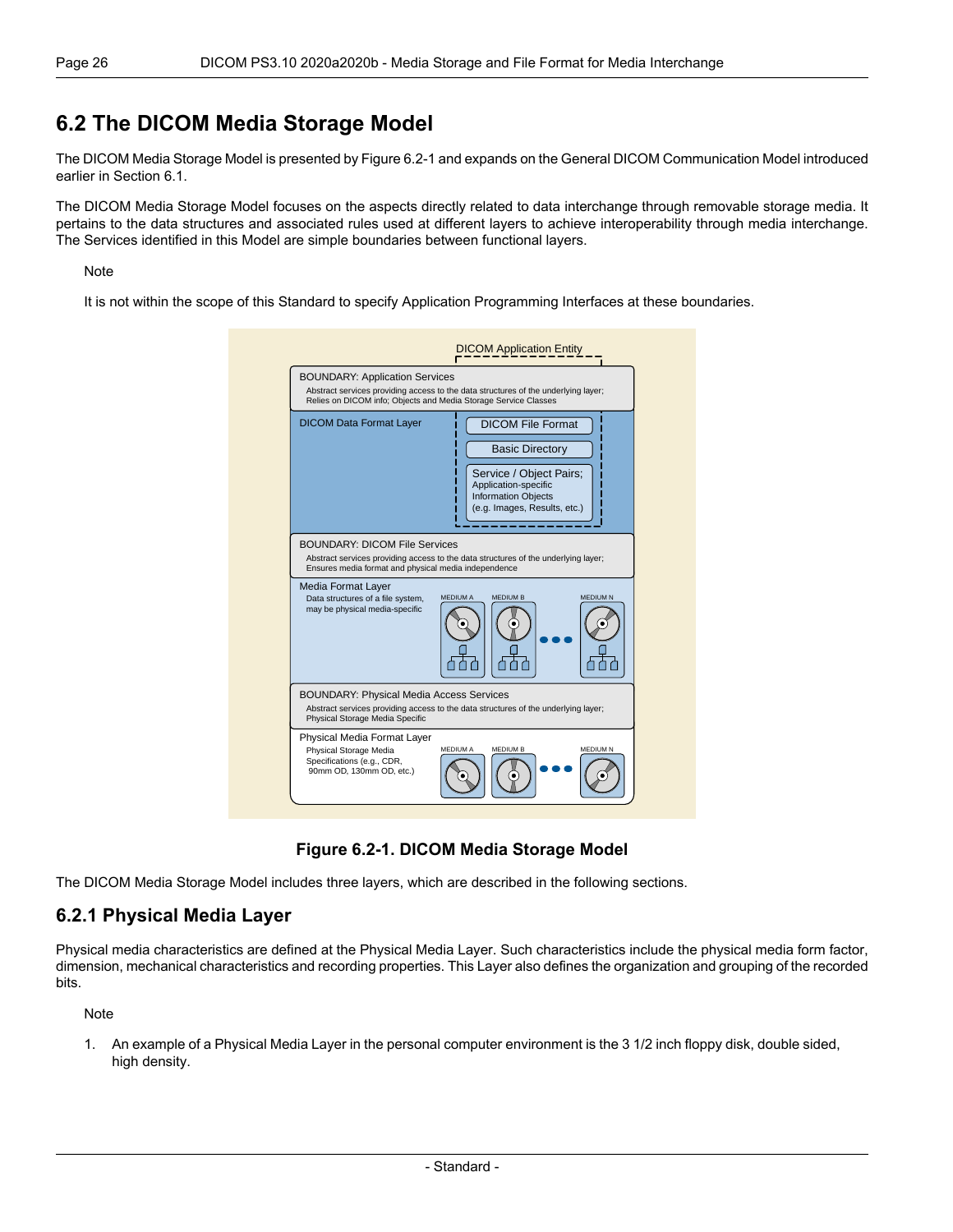2. The specification of one or more specific Physical Media for a given application is beyond the scope of this Part of the DICOM Standard. [PS3.12](part12.pdf#PS3.12) and its annexes specify several Physical Media choices. [PS3.11](part11.pdf#PS3.11) defines a number of Applic ation Profiles that select specific Physical Media depending on the requirements of specific medical imaging applications.

#### <span id="page-26-0"></span>**6.2.2 Media Format Layer**

At the Media Format Layer, Physical Media bit streams are organized into specific structures. Data file structures and associated directory structures are defined to allow efficient access and management of the physical media space.

Note

This layer is often specific to a given operating system environment. An example of such a Media Format Layer definition associated with the 3 1/2 inch floppy disk are the data structures used by the operating systems of various personal computer file systems. [PS3.12](part12.pdf#PS3.12) and its annexes specify several Media Format choices.

<span id="page-26-1"></span>Media Formats supported by the DICOM Standard are selected to support the minimum requirements specified by the DICOM File Service as specified in Section 8 of this Part. Constraining access to the File content through such a DICOM File Service ensures that the DICOM Data Format Layer is independent from Media Format and Physical Media selection.

#### **6.2.3 DICOM Data Format Layer**

The DICOM Data Format Layer includes the following elements of specification:

- a. DICOM Media Storage SOP Classes and associated Information Object Definitions;
- b. The DICOM File Format;
- c. The Secure DICOM File Format;
- d. The DICOM Media Storage Directory SOP Class;
- <span id="page-26-2"></span>e. DICOM Media Storage Application Profiles;
- f. DICOM Security Profiles for Media Storage.

#### **6.2.3.1 DICOM SOP Classes**

DICOM SOP Classes and associated Information Object Definitions (IODs) are used to convey specific medical imaging information at the Data Format Layer. Examples of such IODs are modality images, patient information, results, etc.

The use of DICOM IODs in conjunction with Media Storage Services forms a number of Media Storage Service Object Pair Classes or SOP Classes. Media Storage Services (e.g., read, write, delete, etc.) shall be performed through the DICOM File Service. The content of the resulting DICOM Files shall be formatted according to the DICOM File Format as specified below.

<span id="page-26-3"></span>[PS3.4](part04.pdf#PS3.4) defines a number of SOP Classes that may be used for Media Storage in [Annex](part04.pdf#chapter_I) I. These SOP Classes are based on DICOM Standard IODs that may be found in [PS3.3](part03.pdf#PS3.3).

The structure and encoding of a Data Set representing the data associated with a SOP Class shall follow [PS3.5.](part05.pdf#PS3.5) The specification of Transfer Syntaxes that may be used to encode such a Data Set, is also defined in [PS3.5.](part05.pdf#PS3.5)

#### **6.2.3.2 Concept of the DICOM File Format**

The encapsulation of a DICOM Data Set in a File shall follow the specifications of Section 7 of this Part. These encapsulation rules define a DICOM File Format able to contain in a File any DICOM Data Set. Files are identified by File IDs. No semantics shall be inferred from these File IDs, nor from their structure.

Note

A medical imaging application acting as a creator of a DICOM File may use semantic information to generate a File ID, but readers of DICOM files should not rely on apparent semantic content of a File ID.

Data Set encapsulation shall be based on the DICOM File Service as specified in Section 8 of this Part.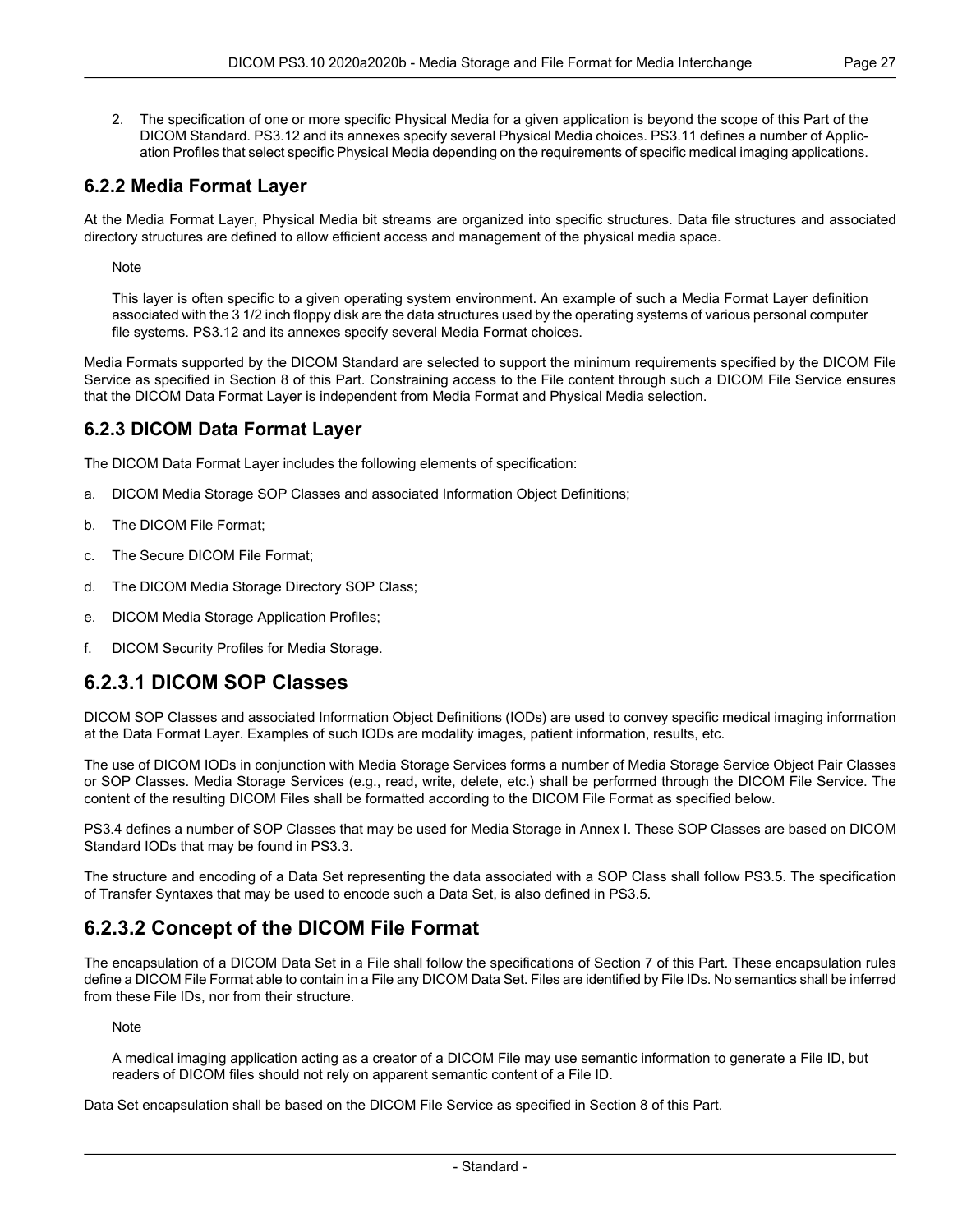#### Note

It is acceptable that a specific Media Format offers more file services than those specified in the DICOM File Service. Such services may be local or internal to an implementation. Their usage is beyond the scope of the DICOM Standard. However, in cases where such services are reflected in the file structures of the Media format Layer or in the Data Set encoding of an Information Object, the extension of such services in a manner that jeopardizes interoperability should not be done (e.g., File IDs longer than those specified in the DICOM File Service).

<span id="page-27-0"></span>The encapsulation of a DICOM File in a Secure DICOM File shall follow the specifications of [Section](#page-34-0) 7.4 of this Part. These encapsu lation rules define a mechanism for creating a Secure DICOM File by encapsulating an unprotected DICOM File as payload within a secure envelope.

### **6.2.3.3 DICOM Medical Information Directory**

<span id="page-27-1"></span>In addition to the DICOM Image and Image related SOP Classes (e.g., results, patients) other SOP Classes tailored for media storage may be used to provide references (or directories) based on medical information, thus facilitating access to the clinical imaging inform ation. Such a SOP Class is the Media Storage Directory SOP Class as defined in [PS3.4](part04.pdf#PS3.4). Instances of this SOP Class are conveyed in the File with a File ID of DICOMDIR.

#### **6.2.4 DICOM Media Storage Application Profiles**

A Media Storage Application Profile defines a selection of choices at the various layers of the DICOM Media Storage Model that are applicable to a specific need or context in which the media interchange is intended to be performed. Such choices are formally specified as a Media Storage Application Profile in order to ensure interoperability between implementations conforming to the same Media Storage Application Profile. It facilitates conformance statements that allow users to assess interoperability of different implementations.

Media Storage Application Profiles shall include:

- a. The description of the need addressed by the Application Profile (e.g., cardiac, echography, angiography) and its context of ap plication;
- b. The selection, at the Data Format Layer, of a number of specific IODs and associated SOP Classes. For standard DICOM SOP Classes, this shall be done by reference to [PS3.4.](part04.pdf#PS3.4) These SOP Classes, like any other DICOM SOP Classes are assigned a unique registered UID. For each SOP Class it shall be stated if its support is required or optional within the context of this profile;
- c. The selection of a specific Media Format definition. This is done by reference to [PS3.12](part12.pdf#PS3.12) that specify the selected Physical Medium, a specific associated Media Format and the mapping of this Media Format (or file system) services onto the DICOM File Service;
- d. The selection of appropriate Transfer Syntaxes;
- e. The selection of a specific Security Profile. This is done by reference to [PS3.15](part15.pdf#PS3.15) that specifies the cryptographic algorithms to be used to encapsulate the DICOM Files of the DICOM File Set into Secure DICOM Files. If a Media Storage Application Profile selects no Security Profile, then the Application Profile is unsecure and the Secure DICOM File Format shall not be used with that Application Profile;
- <span id="page-27-2"></span>f. Other choices facilitating interoperability such as specific limits (e.g., maximum file sizes, if necessary, support of options, if any).

The complete definition and structure of a Media Storage Application Profiles is specified by [PS3.11](part11.pdf#PS3.11). A number of Standard Application Profiles corresponding to different needs are included in [PS3.11](part11.pdf#PS3.11).

#### **6.2.5 Media Storage and The DICOM Standard Structure**

[Figure](#page-28-0) 6.2-2 provides an overview of the relationship between the functional areas identified by the DICOM Media Storage Model in troduced in [Section](#page-25-0) 6.2 and the various Parts of the DICOM Standard related to Media Storage. A number of Parts of the DICOM Standard are common between Network Communication and Media Interchange.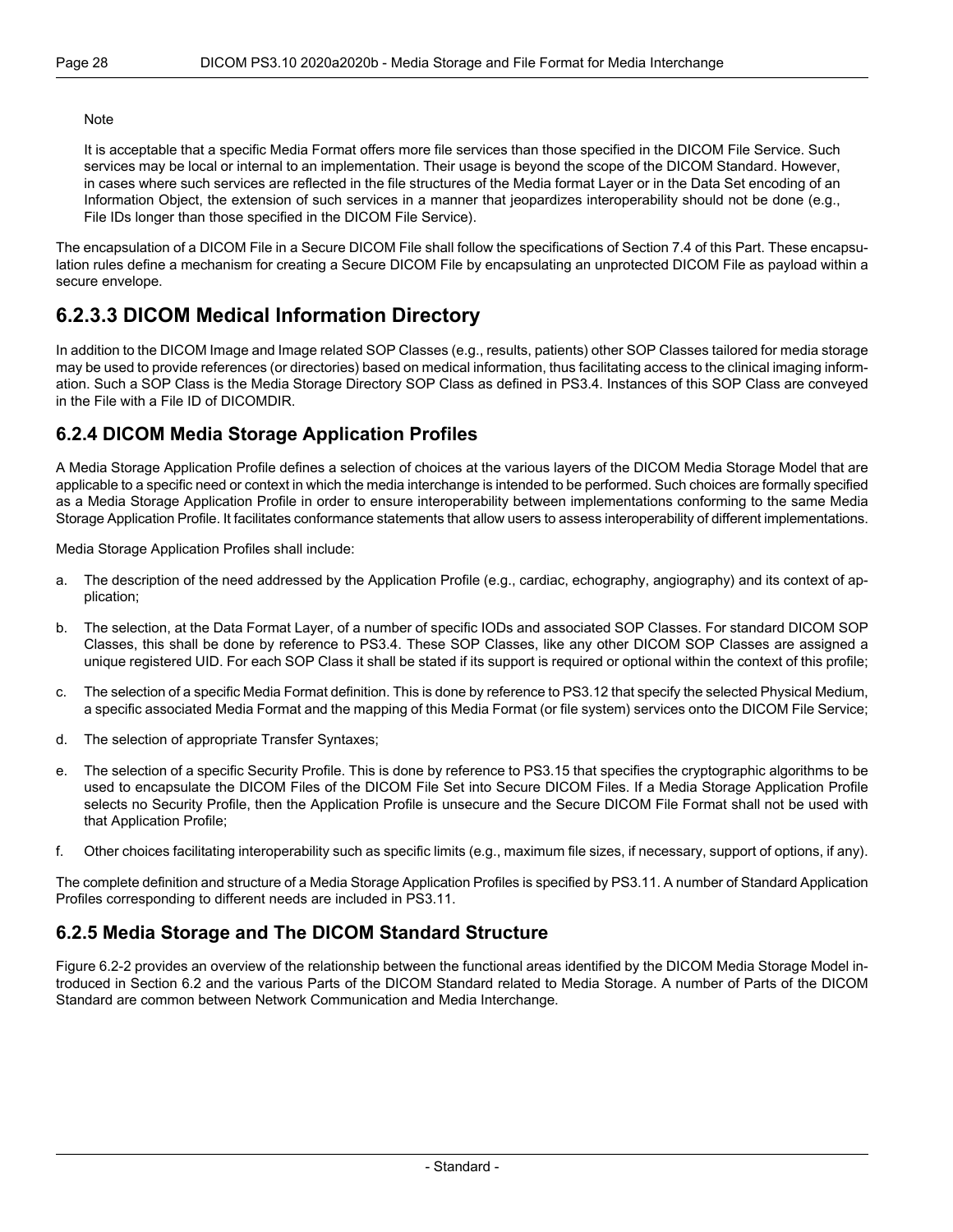<span id="page-28-0"></span>

| Parts of DICOM Standard                                                   | General | <b>Network</b><br>Communication | Media Storage<br>Interchange |
|---------------------------------------------------------------------------|---------|---------------------------------|------------------------------|
| PS3.1 Introduction and Overview                                           |         |                                 |                              |
| PS3.2 Conformance                                                         |         |                                 |                              |
| PS3.3 Information Object Definitions                                      |         |                                 |                              |
| PS3.4 Service Class Specifications                                        |         |                                 |                              |
| PS3.5 Data Structure and Semantics                                        |         |                                 |                              |
| PS3.6 Data Dictionary                                                     |         |                                 |                              |
| PS3.7 Message Exchange                                                    |         |                                 |                              |
| PS3.8 Network Communication<br>Support for Message Exchange               |         |                                 |                              |
| PS3.10 Media Storage and File<br>Format for Media Interchange             |         |                                 |                              |
| PS3.11 Media Storage Application<br><b>Profiles</b>                       |         |                                 |                              |
| PS3.12 Storage Functions and Media<br>Formats for Data Interchange        |         |                                 |                              |
| PS3.14 Grayscale Standard Display<br>Format                               |         |                                 |                              |
| PS3.15 Security and System<br><b>Management Profiles</b>                  |         |                                 |                              |
| PS3.16 Content Mapping Resource                                           |         |                                 |                              |
| PS3.17 Explanatory Information                                            |         |                                 |                              |
| PS3.18 Web Services                                                       |         |                                 |                              |
| PS3.19 Application Hosting                                                |         |                                 |                              |
| PS3.20 Imaging Reports using HL7<br><b>Clinical Document Architecture</b> |         |                                 |                              |
| PS3.21 Transformations between<br><b>DICOM</b> and other Representations  |         |                                 |                              |
| PS3.22 Real-Time Communications<br>(DICOM RTV)                            |         |                                 |                              |

**Figure 6.2-2. Media Storage and DICOM Parts**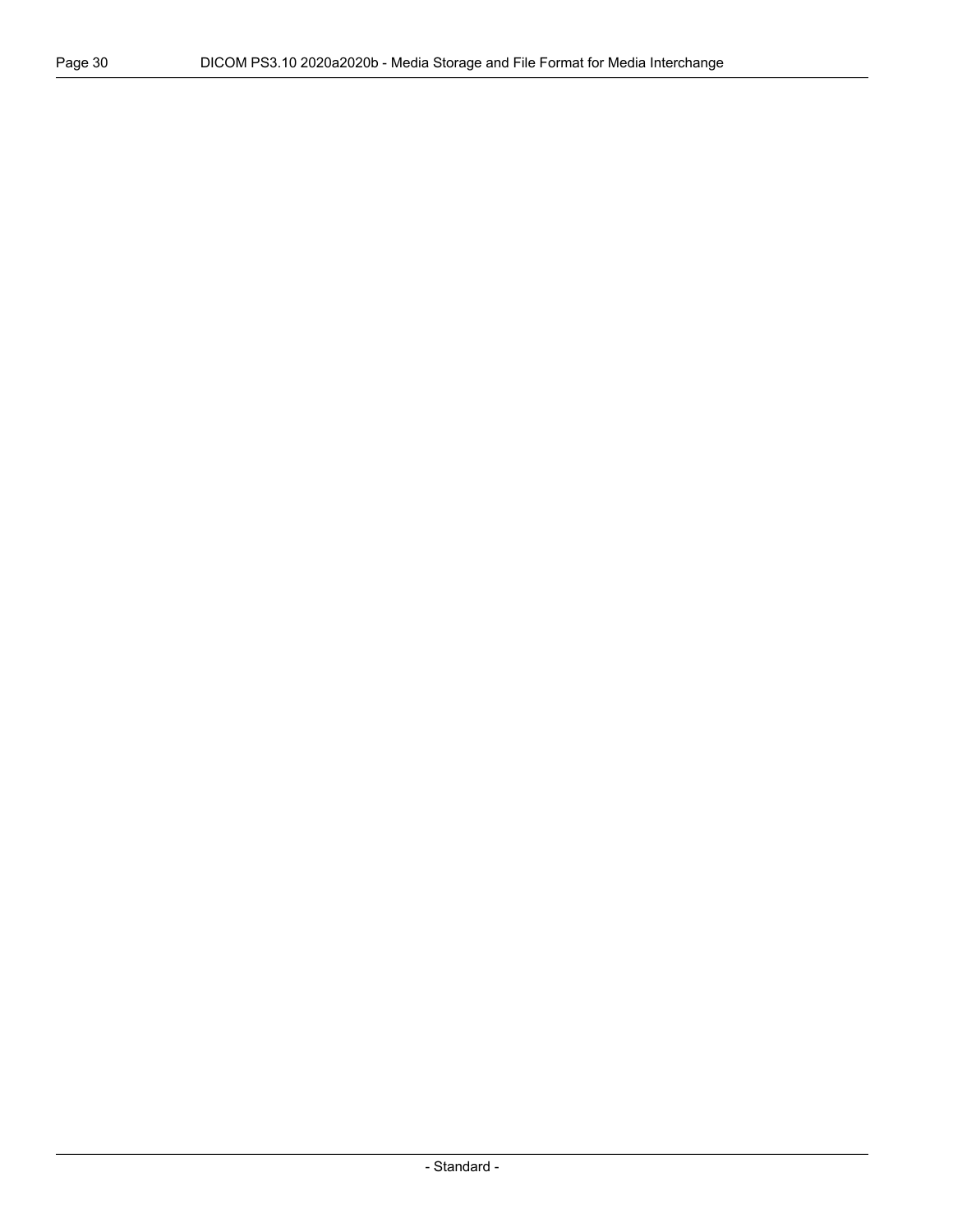# <span id="page-30-0"></span>**7 DICOM File Format**

<span id="page-30-2"></span>The DICOM File Format provides a means to encapsulate in a file the Data Set representing a SOP Instance related to a DICOM IOD. As shown in [Figure](#page-30-2) 7-1, the byte stream of the Data Set is placed into the file after the DICOM File Meta Information. Each file contains a single SOP Instance.





## <span id="page-30-1"></span>**7.1 DICOM File Meta Information**

The File Meta Information includes identifying information on the encapsulated Data Set. This header consists of a 128 byte File Preamble, followed by a 4 byte DICOM prefix, followed by the File Meta Elements shown in [Table](#page-31-0) 7.1-1. This header shall be present in every DICOM file.

The File Preamble is available for use as defined by Application Profiles or specific implementations. This Part of the DICOM Standard does not require any structure for this fixed size Preamble. It is not required to be structured as a DICOM Data Element with a Tag and a Length. It is intended to facilitate access to the images and other data in the DICOM file by providing compatibility with a number of commonly used computer image file formats. Whether or not the File Preamble contains information, the DICOM File content shall conform to the requirements of this Part and the Data Set shall conform to the SOP Class specified in the File Meta Information.

**Note** 

- 1. If the File Preamble is not used by an Application Profile or a specific implementation, all 128 bytes shall be set to 00H. This is intended to facilitate the recognition that the Preamble is used when all 128 bytes are not set as specified above.
- 2. The File Preamble may for example contain information enabling a multi-media application to randomly access images stored in a DICOM Data Set. The same file can be accessed in two ways: by a multi-media application using the preamble and by a DICOM Application that ignores the preamble.

The four byte DICOM Prefix shall contain the character string "DICM" encoded as uppercase characters of the ISO 8859 G0 Character Repertoire. This four byte prefix is not structured as a DICOM Data Element with a Tag and a Length.

The Preamble and Prefix are followed by a set of DICOM Meta Elements with Tags and Lengths as defined in [Table](#page-31-0) 7.1-1.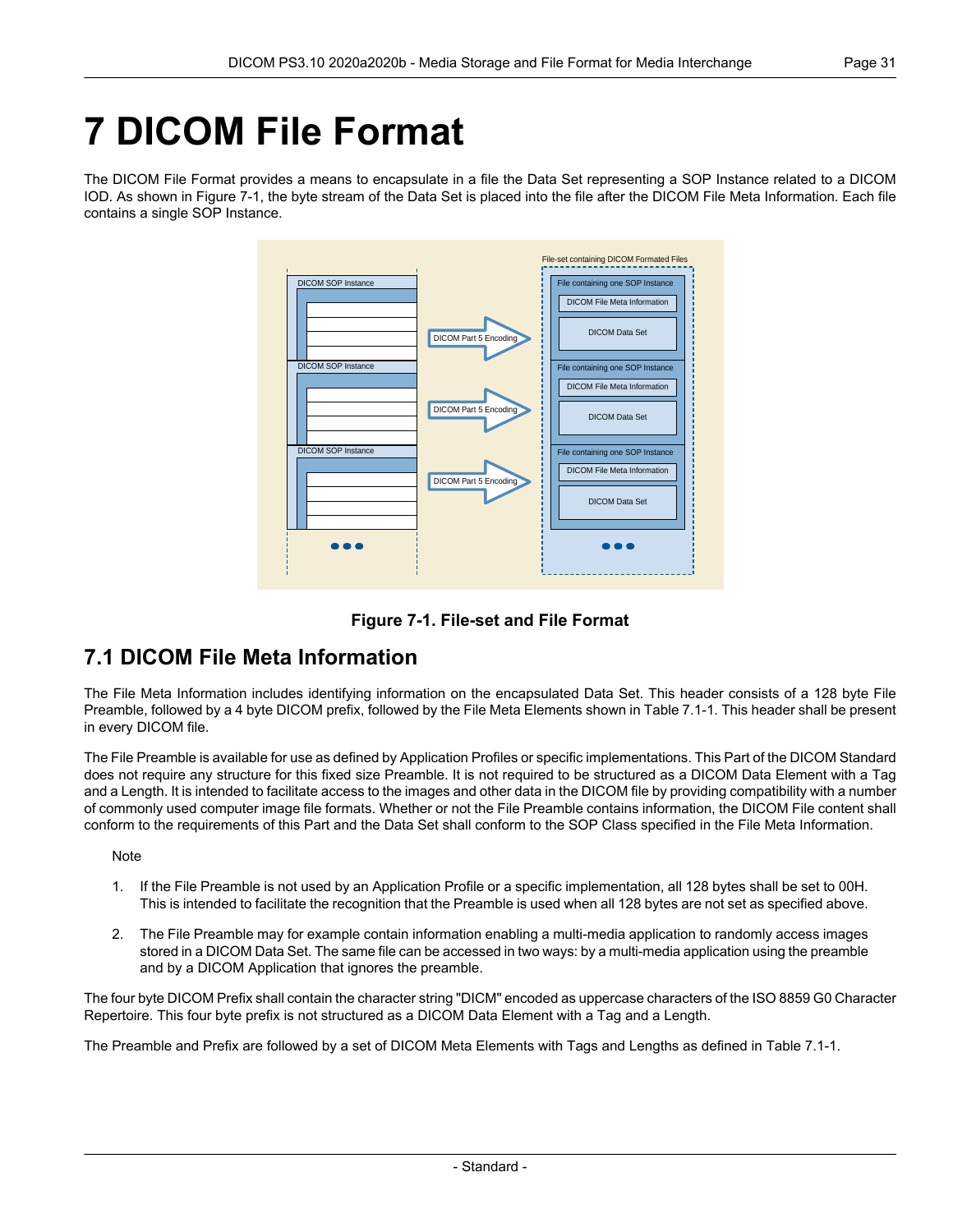<span id="page-31-0"></span>

| <b>Attribute Name</b>                        | Tag                        | <b>Type</b> | <b>Attribute Description</b>                                                                                                                                                                                                                                                                             |
|----------------------------------------------|----------------------------|-------------|----------------------------------------------------------------------------------------------------------------------------------------------------------------------------------------------------------------------------------------------------------------------------------------------------------|
| File Preamble                                | No Tag or Length<br>Fields | 1           | A fixed 128 byte field available for Application Profile or implementation<br>specified use. If not used by an Application Profile or a specific implementation<br>all bytes shall be set to 00H.<br>File-set Readers or Updaters shall not rely on the content of this Preamble to                      |
|                                              |                            |             | determine that this File is or is not a DICOM File.                                                                                                                                                                                                                                                      |
| <b>DICOM Prefix</b>                          | No Tag or Length<br>Fields | $\mathbf 1$ | Four bytes containing the character string "DICM". This Prefix is intended to<br>be used to recognize that this File is or is not a DICOM File.                                                                                                                                                          |
| <b>File Meta Information</b><br>Group Length | (0002, 0000)               | 1           | Number of bytes following this File Meta Element (end of the Value field) up<br>to and including the last File Meta Element of the Group 2 File Meta Information                                                                                                                                         |
| <b>File Meta Information</b><br>Version      | (0002,0001)                | 1           | This is a two byte field where each bit identifies a version of this File Meta<br>Information header. In version 1 the first byte value is 00H and the second<br>value byte value is 01H.                                                                                                                |
|                                              |                            |             | Implementations reading Files with Meta Information where this attribute has<br>bit 0 (Isb) of the second byte set to 1 may interpret the File Meta Information<br>as specified in this version of PS3.10. All other bits shall not be checked.                                                          |
|                                              |                            |             | Note                                                                                                                                                                                                                                                                                                     |
|                                              |                            |             | A bit field where each bit identifies a version, allows explicit indication<br>of the support of multiple previous versions. Future versions of the<br>File Meta Information that can be read by version 1 readers will have<br>bit 0 of the second byte set to 1                                        |
| Media Storage SOP Class<br>UID               | (0002, 0002)               | 1           | Uniquely identifies the SOP Class associated with the Data Set. SOP Class<br>UIDs allowed for media storage are specified in PS3.4 - Media Storage<br>Application Profiles.                                                                                                                              |
| Media Storage SOP<br>Instance UID            | (0002, 0003)               | $\mathbf 1$ | Uniquely identifies the SOP Instance associated with the Data Set placed in<br>the file and following the File Meta Information.                                                                                                                                                                         |
| Transfer Syntax UID                          | (0002, 0010)               | $\mathbf 1$ | Uniquely identifies the Transfer Syntax used to encode the following Data Set.<br>This Transfer Syntax does not apply to the File Meta Information.                                                                                                                                                      |
|                                              |                            |             | <b>Note</b>                                                                                                                                                                                                                                                                                              |
|                                              |                            |             | It is recommended to use one of the DICOM Transfer Syntaxes<br>supporting explicit Value Representation encoding to facilitate<br>interpretation of File Meta Element Values. JPIP Referenced Pixel<br>Data Transfer Syntaxes are not used (see PS3.5).                                                  |
| Implementation Class UID                     | (0002, 0012)               | 1           | Uniquely identifies the implementation that wrote this file and its content. It<br>provides an unambiguous identification of the type of implementation that last<br>wrote the file in the event of interchange problems. It follows the same policies<br>as defined by PS3.7 (association negotiation). |
| Implementation Version<br>Name               | (0002, 0013)               | 3           | Identifies a version for an Implementation Class UID (0002,0012) using up to<br>16 characters of the repertoire identified in Section 8.5. It follows the same<br>policies as defined by PS3.7 (association negotiation).                                                                                |

#### **Table 7.1-1. DICOM File Meta Information**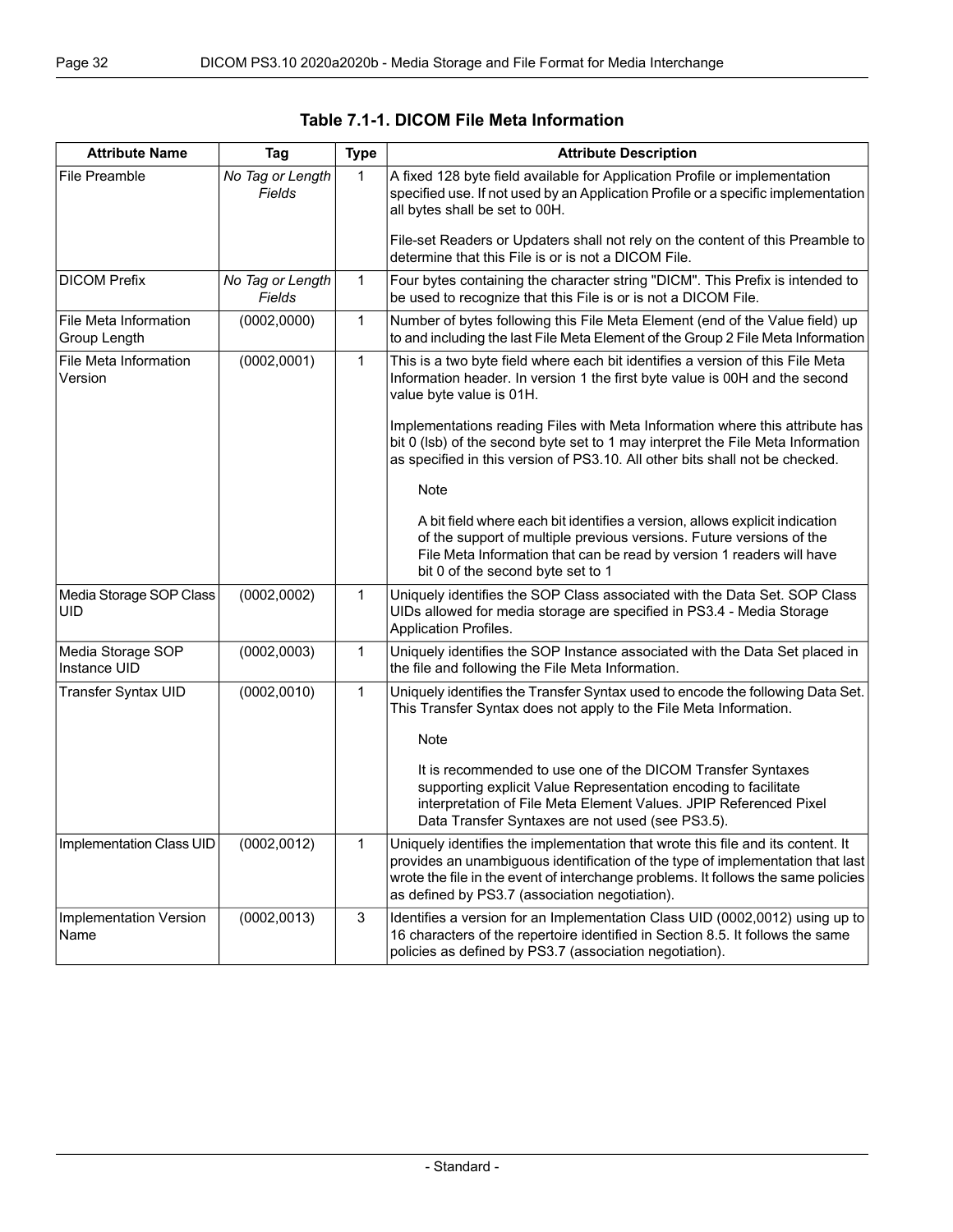| <b>Attribute Name</b>                        | Tag          | <b>Type</b>    | <b>Attribute Description</b>                                                                                                                                                                                                                                                                                                                                          |
|----------------------------------------------|--------------|----------------|-----------------------------------------------------------------------------------------------------------------------------------------------------------------------------------------------------------------------------------------------------------------------------------------------------------------------------------------------------------------------|
| Source Application Entity<br>Title           | (0002, 0016) | 3              | The DICOM Application Entity (AE) Title of the AE that wrote this file's content<br>(or last updated it). If used, it allows the tracing of the source of errors in the<br>event of media interchange problems. The policies associated with AE Titles<br>are the same as those defined in PS3.8.                                                                     |
|                                              |              |                | Note                                                                                                                                                                                                                                                                                                                                                                  |
|                                              |              |                | If the Data Set was created de novo by the application writing the file,<br>its AE Title, if it has one, may be used. If the Data Set was received<br>over the network, there is potential ambiguity as to whether the value<br>is the same as Sending Application Entity Title (0002,0017) or<br>Receiving Application Entity Title (0002,0018) or some other value. |
| <b>Sending Application Entity</b><br>Title   | (0002, 0017) | 3              | The DICOM Application Entity (AE) Title of the AE that sent this file's content<br>over a network.                                                                                                                                                                                                                                                                    |
|                                              |              |                | Note                                                                                                                                                                                                                                                                                                                                                                  |
|                                              |              |                | This is the AE that was the sender (source) of the content (the Data<br>Set), in the case of a Data Set sent over the network (i.e., the Calling<br>AET of the SCU for a C-STORE operation). If the Data Set was<br>instead created de novo by the application writing the file, it should<br>not be present.                                                         |
| Receiving Application<br><b>Entity Title</b> | (0002, 0018) | 3              | The DICOM Application Entity (AE) Title of the AE that received this file's<br>content over a network.                                                                                                                                                                                                                                                                |
|                                              |              |                | Note<br>This is the AE that was the recipient (destination) of the content (the<br>Data Set), in the case of a Data Set received over the network (i.e.,<br>the Called AET of the SCP for a C-STORE operation). If the Data Set<br>was instead created de novo by the application writing the file, it<br>should not be present.                                      |
| Source Presentation<br>Address               | (0002, 0026) | 3              | The DICOM Presentation Address corresponding to the Source Application<br>Entity Title (0002,0016).                                                                                                                                                                                                                                                                   |
|                                              |              |                | See Section 7.1.1.1.                                                                                                                                                                                                                                                                                                                                                  |
| Sending Presentation<br>Address              | (0002, 0027) | 3              | The DICOM Presentation Address corresponding to the Sending Application<br>Entity Title (0002,0017).<br>See Section 7.1.1.1.                                                                                                                                                                                                                                          |
| <b>Receiving Presentation</b><br>Address     | (0002, 0028) | 3              | The DICOM Presentation Address corresponding to the Receiving Application<br>Entity Title (0002,0018).<br>See Section 7.1.1.1.                                                                                                                                                                                                                                        |
| Private Information<br>Creator UID           | (0002, 0100) | 3              | The UID of the creator of the private information (0002,0102).                                                                                                                                                                                                                                                                                                        |
| Private Information                          | (0002, 0102) | 1 <sup>C</sup> | Contains Private Information placed in the File Meta Information. The creator<br>shall be identified in (0002,0100). Required if Private Information Creator UID<br>(0002,0100) is present.                                                                                                                                                                           |

Except for the 128 byte preamble and the 4 byte prefix, the File Meta Information shall be encoded using the Explicit VR Little Endian Transfer Syntax (UID=1.2.840.10008.1.2.1) as defined in DICOM [PS3.5](part05.pdf#PS3.5). Values of each File Meta Element shall be padded when necessary to achieve an even length, as specified in [PS3.5](part05.pdf#PS3.5) by their corresponding Value Representation. The Unknown (UN) Value Representation shall not be used in the File Meta Information. For compatibility with future versions of this Standard, any Tag (0002,xxxx) not defined in [Table](#page-31-0) 7.1-1 shall be ignored.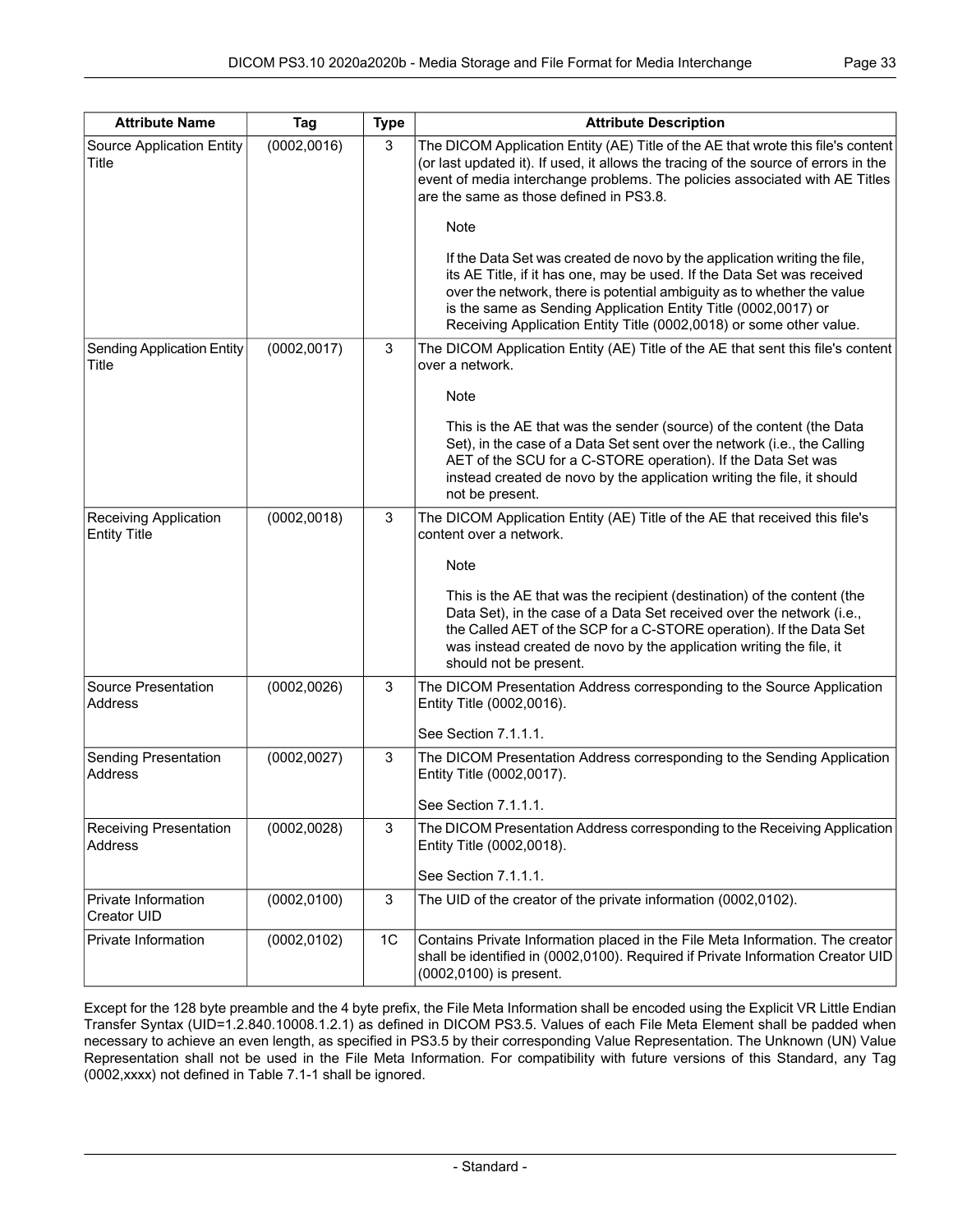Values of all Tags (0002,xxxx) are reserved for use by this Standard and later versions of DICOM. Data Elements with a group of 0002 shall not be used in Data Sets other than within the File Meta Information.

Note

<span id="page-33-0"></span>[PS3.5](part05.pdf#PS3.5) specifies that Elements with Tags (0001,xxxx), (0003,xxxx), (0005,xxxx), and (0007,xxxx) shall not be used.

#### <span id="page-33-1"></span>**7.1.1 DICOM File Meta Information Attributes**

### **7.1.1.1 Presentation Address Attributes**

The encoding of the presentation address depends on the network transport protocol.

For objects exchanged using the [PS3.8](part08.pdf#PS3.8) DICOM Upper Layer Protocol for TCP/IP, the presentation address shall be encoded as a URI consisting of the scheme "dicom" followed by a colon, then either the fully qualified host name or IP address, followed by a colon and then the port number. E.g., "dicom:127.0.0.1:104", "dicom:myhost.mydomain.com:104".

For objects exchanged using the [PS3.18](part18.pdf#PS3.18) Web Services, the presentation address shall be encoded as the absolute URL of the endpoint of the base of the resource or service, sufficient to identify the system. E.g., "http://myhost.mydomain.com:80/wado-rs/". The presentation address is not expected to be the complete address of the resource. The scheme shall be "http", regardless of whether secure transport was actually used or not.

<span id="page-33-2"></span>Note

For security reasons, care should be taken to assure that no access credentials such as usernames, passwords or authen tication token parameters are encoded in the presentation address.

### **7.2 Data Set Encapsulation**

Each File shall contain a single Data Set representing a single SOP Instance related to a single SOP Class (and corresponding IOD).

**Note** 

A file may contain more than a single 2D image frame as specific IODs may be defined to include multiple frames.

The Transfer Syntax used to encode the Data Set shall be the one identified by the Transfer Syntax UID of the DICOM File Meta In formation.

Note

- 1. The Transfer Syntax used to encode the Data Set cannot be changed within the Data Set; i.e., the Transfer Syntax UID Data Element may not occur anywhere within the Data Set, e.g., nested within a Sequence Item.
- 2. A DICOM Data Set does not include its total length. The end of the file indication provided by the DICOM File Service (see [Section](#page-39-0) 8.4) is the only indication of the end of the Data Set.

<span id="page-33-3"></span>The last Data Element of a Data Set may be Data Element (FFFC,FFFC) if padding of a Data Set is desired when a file is written. The Value of this Data Set Trailing Padding Data Element (FFFC,FFFC) has no significance and shall be ignored by all DICOM im plementations reading this Data Set. File-set Readers or Updaters shall be able to process this Data Set Trailing Padding (FFFC,FFFC) either in the Data Set following the Meta Information or in Data Sets nested in a Sequence (see [PS3.5](part05.pdf#PS3.5)).

## **7.3 Support of File Management Information**

The DICOM File Format does not include file management information in order to avoid duplication with functions related to the Media Format Layer. If necessary for a given DICOM Application Profile, the following information should be offered by the Media Format Layer:

- a. File content owner identification;
- b. File access statistics (e.g., date and time of creation);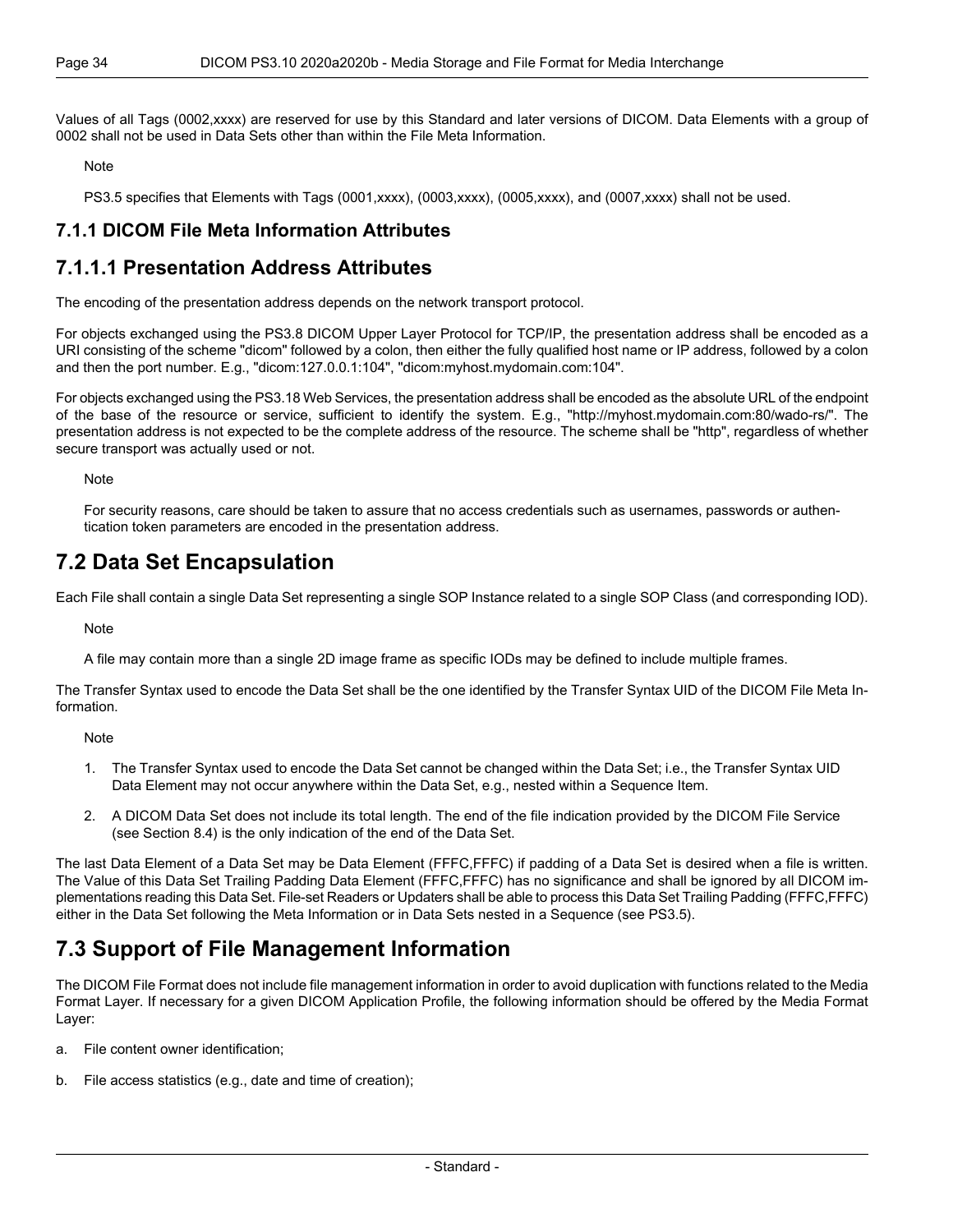<span id="page-34-0"></span>d. Physical media access control (e.g., write protect).

### **7.4 Secure DICOM File Format**

A Secure DICOM File shall contain a single DICOM File encapsulated with the Cryptographic Message Syntax as defined in RFC3369. Depending on the cryptographic algorithms used for encapsulation, a Secure DICOM File can provide one or more the following se curity properties:

- Data Confidentiality (by means of encryption)
- Data Origin Authentication (by means of certificates and digital signatures)
- Data Integrity (by means of digital signatures)

<span id="page-34-1"></span>In addition, a Secure DICOM File offers the possibility to communicate encryption keys and certificates to the intended recipients by means of key transport, key agreement or symmetric key-encryption key schemes.

### **7.5 Security Considerations for DICOM File Format**

The DICOM File Format has a potential security vulnerability when the 128-byte File Preamble contains malicious executable content. Such malicious executable content may also refer to other malicious content in the file hidden within Data Elements of the File Meta Information or the Data Set.

Depending upon the use and purpose of a particular application it may be appropriate to:

- Sanitize the preamble, such as by:
	- Verifying that the preamble is:
		- all zeroes, or
		- begins with a valid magic number for recognized dual format content (e.g., TIFF or BigTIFF), or
		- contains other known safe content.
	- Clearing the preamble regardless of its content

**Note** 

This will prevent use by applications that depend on the non-DICOM format, if the dual format capability has been used.

• Testing explicitly for executable preamble contents.

**Note** 

The proper response to the presence of executable content depends upon the purpose of the application, but generally, legitimate executable content will not be found in a DICOM File. A hypothetical example of an exception would be if the file contained its own executable viewer; this is sufficiently unlikely as to be not worth considering.

- Test explicitly for executable content anywhere within the DICOM File.
- Validate that the DICOM values, structures and content comply with the standard encoding rules and the IOD of the specified SOP Class, including Private Data Elements.

**Note** 

Validation that Data Element Values comply with their Value Representation may partially mitigate the risk of hidden ma licious content, but it may be necessary to remove or analyze the contents of opaque binary data in OB or other binary numeric value Data Elements, whether they be Standard or Private Data Elements. The VR of Private Data Elements may not be known. Without an executable preamble, such hidden content may not be directly executable, but may still serve as a repository of malicious code to be activated by some other accompanying exploit.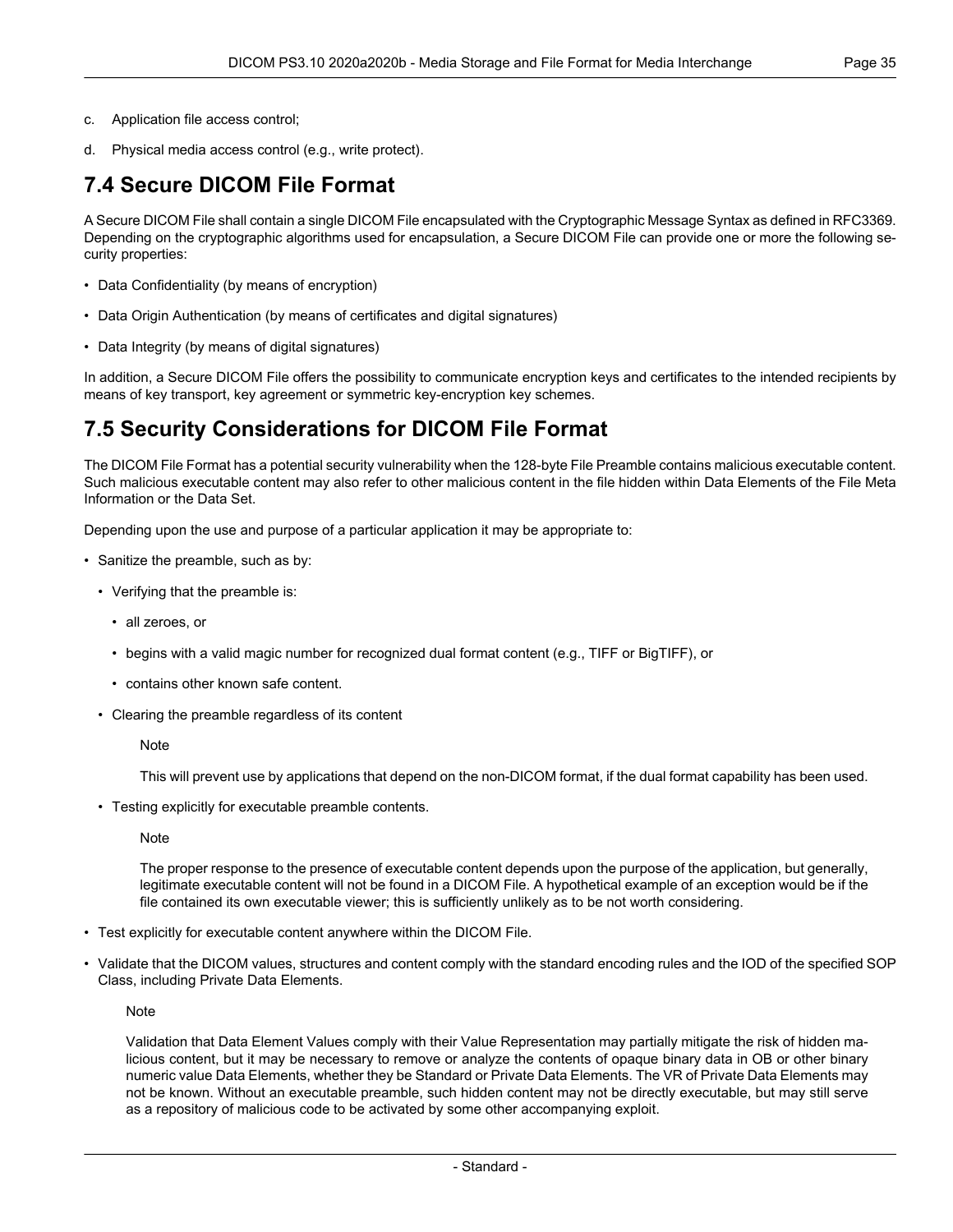• Validate that the contents are of the appropriate SOP Classes.

• Validate that DICOM File Format files created for HTTP requests and responses do not contain such malicious content.

Note

For example, it may be appropriate for an archive that stores and retrieves PS3.10 Files to verify and validate both input and output, rather than store and retrieve files without checking the content.

The proper response to a validation failure depends upon the purpose of the application. Validation might be performed on input, output, or both.

Note

For example, an archive may choose to sanitize SOP Instances upon receipt, sanitize SOP Instances upon retrieval, validate the structure and fail storage requests for SOP Instances that fail validation, or other behavior based on the product purpose and the threat environment. This behavior is not specified by DICOM because the product purpose and the threat environment are highly dependent upon the application.

An implementation shall describe in its Conformance Statement its behavior with respect to sanitization of the preamble and any other validation performed.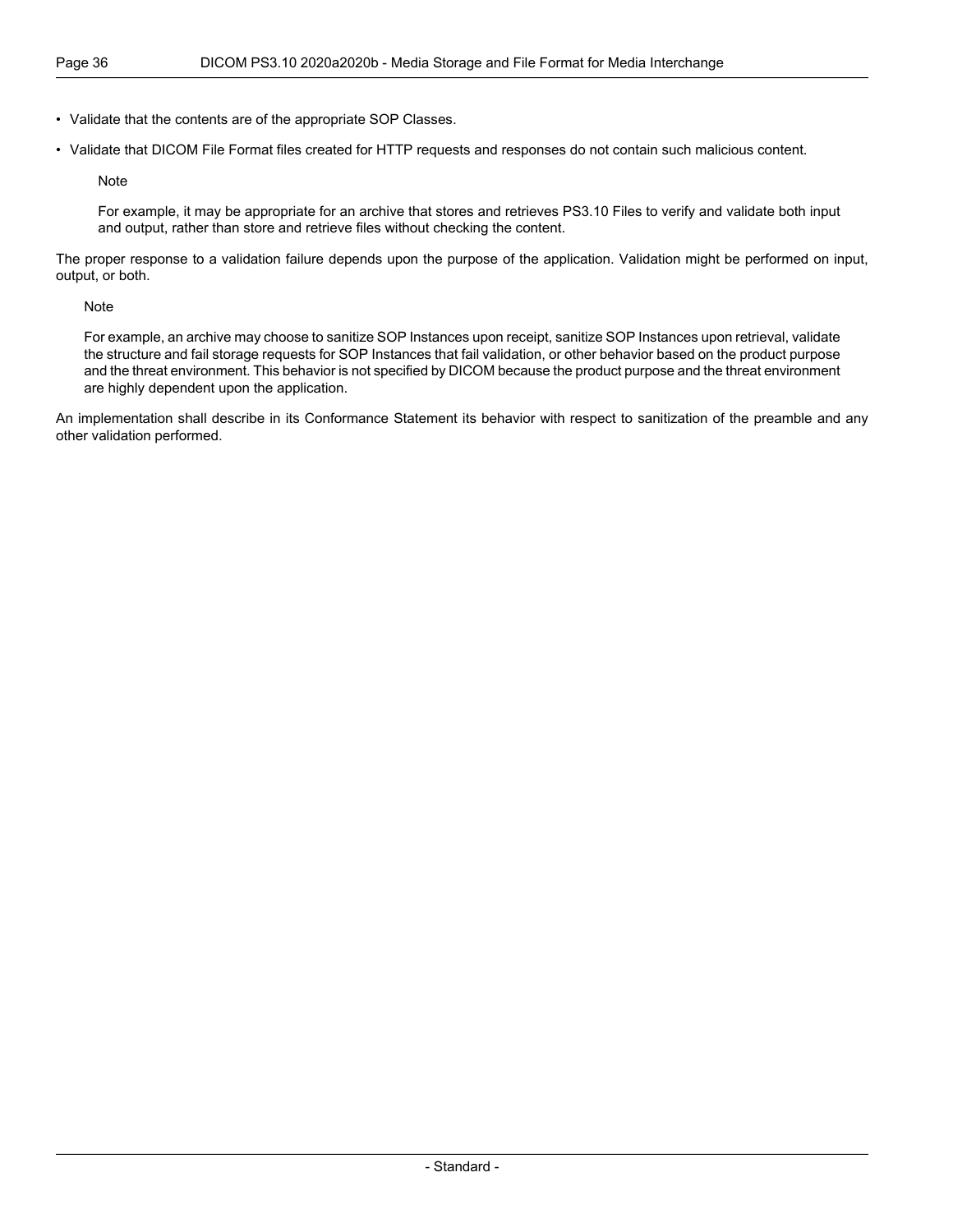## <span id="page-36-0"></span>**8 DICOM File Service**

The DICOM File Service specifies an abstract view of files from the point of view of a service user in the Data Format Layer. Constraining access to the content of files by Application Entities through such a DICOM File Service ensures independence of the Data Format Layer functions from specific Media Format and Physical Media selections.

#### Note

This DICOM File Service definition is abstract in the sense that it is only the specification of a boundary. Its focus is limited to the aspects directly related to the access to the data structures of the Media Format Layer (not the specifications of the data structures themselves). Even though the DICOM File Service may be described by means of a number of abstract primitives such as read, write, delete, etc., it is not intended to be the definition of an Application Programming Interface (API).

The DICOM File Service specified for Media Storage offers a basic service, simple enough to be supported by a wide range of commonly available Media Format (or file systems), but rich enough to provide the key functions to effectively manage files and access their content. The following sections specify the minimum mandatory requirements that shall be met by any physical media and associated media format to comply with the DICOM Media Storage model.

#### Note

<span id="page-36-1"></span>It is acceptable that a specific Media Format offers more file services than those specified in the DICOM File Service. Such services may be internal to an implementation (i.e., not visible through the data structures on the Storage Media). Their usage is beyond the scope of the DICOM Standard. However, in cases where such services are reflected in the file structures of the Media format Layer or in the Data Set encoding an Information Object, the extension of such services in a manner that jeopardizes interoperability should not be done (e.g., File IDs longer than specified in the DICOM File Service).

### **8.1 File-set**

The DICOM File Service offers the ability to create and access one or more files in a File-set. A File-set is a collection of files that share a common naming space within which File IDs (see [Section](#page-37-0) 8.2) are unique. No semantics is attached to the order of Files within a File-set.

Note

- 1. The DICOM File Service does not require that Files within a File-set be simultaneously accessible (e.g., sequentially accessed media such as tapes are supported).
- 2. The DICOM File Service does not explicitly include the notion of distributing a File-set or a File across multiple "volumes/physical medium". However the transparent support by the Media Format Layer of such a feature is not pre cluded.

A File ID naming space (corresponding to a File-set) shall be associated with an appropriate feature of a Media Format defined structure. This mapping shall be specified in [PS3.12](part12.pdf#PS3.12) for each Media Format specification (this is integral to the specification of the relationship between any specific Media Format services and the DICOM File Services defined in this Part).

Note

An example of such a relationship is to map the File ID naming space to a volume in a personal computer Media Format or a partition in a workstation File System on a removable medium. Another example is to map the File ID naming space to a directory and its tree of sub-directories. In this case it could offer the possibility of supporting multiple File-sets (one per dir ectory) on the same physical medium. Each File-set would have its own DICOMDIR File. To ensure interoperability, [PS3.12](part12.pdf#PS3.12) shall specify these specific mapping rules between the directories and the File ID naming space of a File-set (including the rules to unambiguously locate the DICOMDIR File).

A single File with the File ID DICOMDIR shall be included in each File-set.

Each File-set shall be uniquely identified by a File-set UID that shall be registered according to the UID registration rules specified in [PS3.5](part05.pdf#PS3.5). When Files are added or removed from a File-set, the File-set UID shall not change.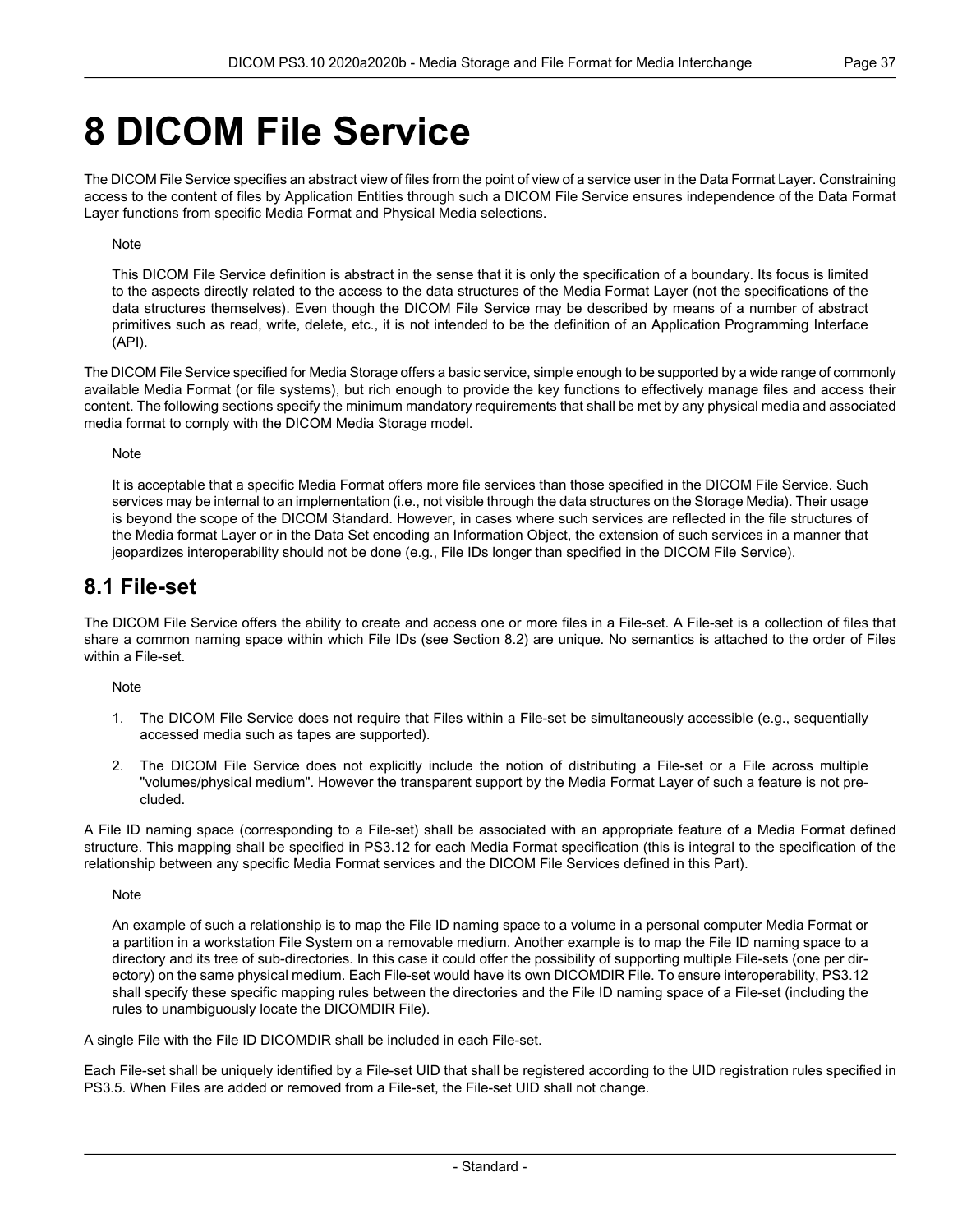A File-set may also be identified by a File-set ID, which provides a simple (but possibly not globally unique) human readable reference. A File-set ID is string of zero (0) to sixteen (16) characters from the subset of the G0 repertoire of ISO 8859 (see [Section](#page-39-1) 8.5). A File set ID may be associated or mapped to an appropriate identifier at the Media Format Layer.

Note

- 1. Continuing with the personal computer Media Format example used first in the previous note, a File-set ID may be defined to be identical to a volume label.
- 2. Non-DICOM Files (Files with a content not formatted according to the requirements of this Part of the DICOM Standard) may be present in a File-set. Such files should not contain the DICOM File Meta Information specified in [Table](#page-31-0) 7.1-1 and may not be referenced by the DICOM Media Storage Directory (see [Section](#page-39-2) 8.6).

<span id="page-37-0"></span>A File-set Descriptor File (a "readme" file) may also be attached to a File-set. See [PS3.3](part03.pdf#PS3.3) for a detailed specification of the Basic Dir ectory IOD.

## **8.2 File IDs**

Files are identified by a File ID that is unique within the context of a File-set. A File ID is an ordered sequence of File ID Components. A File ID may contain one to eight components. Each Component is a string of one to eight characters from a subset of the G0 repertoire of ISO 8859 (see [Section](#page-39-1) 8.5)

Such a structure for File IDs (a sequence of components) allows the DICOM File Service to organize file selection in a hierarchical mode. No conventions are defined by the DICOM Standard for the use of the structure of File IDs components and their content (except for the reserved File ID DICOMDIR, see [Section](#page-39-2) 8.6). Furthermore, no semantics shall be conveyed by the structure and content of such File IDs. This implies that when a File ID is assigned to any File in a File-set, the creating DICOM Application Entity may choose to structure the File ID as it wishes. Any other AE reading existing files or creating new files shall not be required to know any semantics the original creator may have associated with such a structure.

The File ID used to access a File through the abstract DICOM File Service is not necessarily the sole file identifier. The interchange Media Format (file system) may allow multiple file names to address the same physical file. Any use of alternate file names is beyond the scope of the DICOM Standard.

**Note** 

- 1. A DICOM File ID is equivalent to the commonly used concept of "path name" concatenated with a "file name". An example of a valid DICOM File ID with four components shown separated by backslashes is:SUBDIR1\SUBDIR2\SUBDIR3\AB- CDEFGH
- 2. As specified in the DICOM Storage Media Model, no semantics is attached to File ID content and structure as it relates to the DICOM Information Objects stored in these files. If used, the hierarchical structure simply provides a means to organize the Files of a File-set and facilitate their selection.
- <span id="page-37-1"></span>3. The DICOM File Service does not specify any "separator" between the Components of the File ID. This is a Value Representation issue that may be addressed in a specific manner by each Media Format Layer. In DICOM IODs, File ID Components are generally handled as multiple Values and separated by "backslashes". There is no requirement that Media Format Layers use this separator.
- 4. DICOM files stored on interchange media may have an alternate file name or link that uses less restricted file names, such as a filename extension (e.g., ".dcm" in accordance with RFC3240).

### **8.3 File Management Roles and Services**

When DICOM Application Entities participate in the exchange of information by the interchange of Storage Media, they perform through the DICOM File Service a number of Media Storage Services:

- a. M-WRITE, to create new files in a File-set and assign them a File ID;
- b. M-READ to read existing files based on their File ID;
- c. M-DELETE to delete existing files based on their File ID;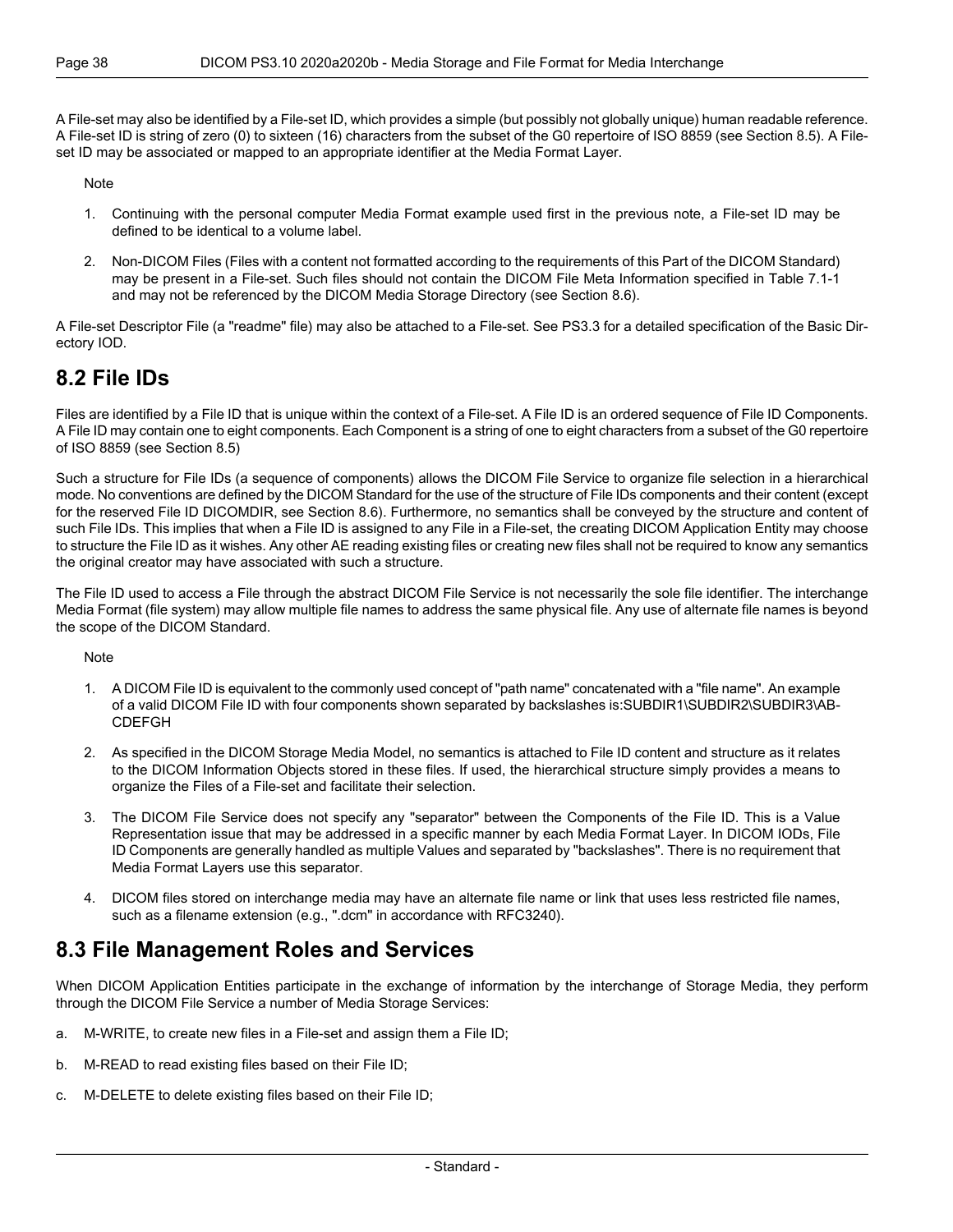- d. M-INQUIRE FILE-SET to inquire free space available for creating new files within the File-set;
- e. M-INQUIRE FILE to inquire date and time of file creation (or last update if applicable) for any file within the File-set.

A DICOM Application Entity may take one or more of the following three roles:

- a. File-set Creator (FSC). Such an Application Entity, exercises this role by means of M-WRITE Operations to create the DICOMDIR File (see [Section](#page-39-2) 8.6) and zero or more DICOM Files;
- b. File-set Reader (FSR). Such an Application Entity, exercises this role by means of M-READ Operations to access one or more Files in a File-set. A File-set Reader shall not modify any of the files of the File-set (including the DICOMDIR File);
- File-set Updater (FSU). Such an Application Entity, exercises this role by means of M-READ, M-WRITE, and M-DELETE Operations. It reads, but shall not modify, the content of any of the DICOM files in a File-set except for the DICOMDIR File. It may create additional Files by means of an M-WRITE or delete existing Files in a File-set by means of an M-DELETE.

Note

Although a File-set Updater (FSU) may include the functions corresponding to a File-set Creator (FSC) and a File-set Reader (FSR), it is not required that implementations supporting an FSU role also support an FSC or an FSR role.

The use of the concept of roles in DICOM Conformance Statements will result in a more precise expression of the capabilities of im plementations supporting DICOM Media Storage. Conforming implementations shall support one of the following choices:

- a. File-set Creator,
- b. File-set Reader,
- c. File-set Creator and File-set Reader,
- d. File-set Updater,
- e. File-set Updater and File-set Creator,
- f. File-set Updater and File-set Reader,
- <span id="page-38-0"></span>g. File-set Updater, File-set Creator and File-set Reader.

Based on the roles supported by a DICOM Application Entity, the DICOM File Service shall support the Media Operations defined in [Table](#page-38-0) 8.3-1.

| <b>Media Operations</b><br><b>Roles</b> | <b>M-WRITE</b> | <b>M-READ</b> | <b>M-DELETE</b> | <b>M-INQUIRE FILE-SET</b> | <b>M-INQUIRE FILE</b> |
|-----------------------------------------|----------------|---------------|-----------------|---------------------------|-----------------------|
| <b>FSC</b>                              | Mandatory      | Not required  | Not required    | Mandatory                 | Not required          |
| <b>FSR</b>                              | Not required   | Mandatory     | Not required    | Not required              | Mandatory             |
| FSC+FSR                                 | Mandatory      | Mandatory     | Not required    | Mandatory                 | Mandatory             |
| <b>FSU</b>                              | Mandatory      | Mandatory     | Mandatory       | Mandatory                 | Mandatory             |
| FSU+FSC                                 | Mandatory      | Mandatory     | Mandatory       | Mandatory                 | Mandatory             |
| FSU+FSR                                 | Mandatory      | Mandatory     | Mandatory       | Mandatory                 | Mandatory             |
| FSU+FSC+FSR                             | Mandatory      | Mandatory     | Mandatory       | Mandatory                 | Mandatory             |

#### **Table 8.3-1. Media Operations and Roles**

#### Note

1. Media Preparation is outside the scope of this Part of the DICOM Standard. However it is assumed to be performed by the FS Creator.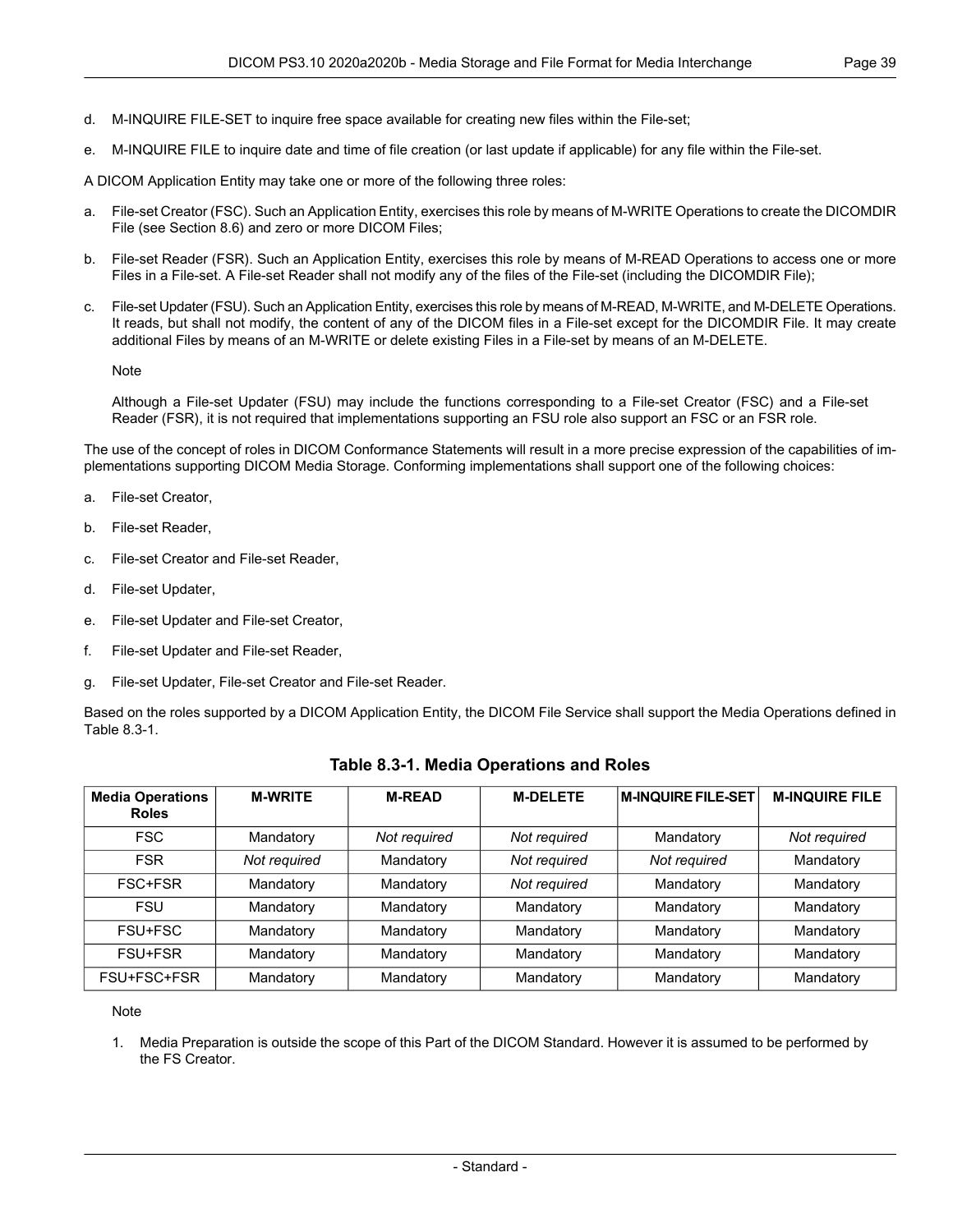- 2. The DICOM File Service does not require that file update capabilities (e.g., append) be supported by every Media Format Definition selected. The non-support of such file update capabilities to the DICOMDIR File may simply result in having to delete and create a new file in order to keep the directory information consistent.
- 3. If the content of a file needs to be updated or changed by an FSU, it is considered by this Part of the DICOM Standard as an M-DELETE Operation followed by an M-WRITE Operation. The FSU is responsible for ensuring the internal consistency of the File and its conformance to PS3.10 and the specific SOP Class stored, exactly as if the FSU was creating a new File. In particular, if an FSU implementation needs to update the file content but is not able to recognize and fully process the content of the File Preamble (see [Section](#page-30-1) 7.1), it may consider setting the first four bytes of the Preamble to "DICM" followed by 124 bytes to 00H. This would avoid introducing inconsistencies between the content of the File Preamble and the remainder of the file content. An example of this situation may occur when a TIFF IFD 0 Offset in the File Preamble points at a further TIFF IFD embedded in the DICOM Data Set, and the update operation changes the location of this embedded TIFF IFD.

### <span id="page-39-0"></span>**8.4 File Content Access**

The DICOM File Service offers the ability to access the content of any File of a File-set. The File content is an ordered string of zero or more bytes, where the first byte is at the beginning of the file and the last byte at the end of the File.

Note

This File content definition as an ordered string of bytes is related to the view provided at the DICOM File Service level. It may not correspond to the physical ordering of bytes of data on a specific medium.

The DICOM File Service shall manage the delimitation of the end of the File by ensuring the user of the File Service that read access beyond the last byte will be detected and reported to the DICOM File Service user. This delimitation function is performed by the Media Format Layer.

The DICOM File Service shall offer the ability:

- a. for an FSR or FSU to perform an M-READ to read zero or more bytes of the content of a File;
- <span id="page-39-1"></span>b. for an FSC or FSU to perform an M-WRITE to write one or more bytes making the content of a File.

Note

The DICOM File Service does not require any specific capability for the selective read access or write access of the content of a file (e.g., seek or append). However it does not restrict specific Media Format definitions to support such features.

### **8.5 Character Set**

File IDs and File-set IDs shall be character strings made of characters from a subset of the G0 repertoire of ISO 8859. The following characters form this subset:

A, B, C, D, E, F, G, H, I, J, K, L, M, N, O, P, Q, R, S, T, U, V, W, X, Y, Z (uppercase)

1, 2, 3, 4, 5, 6, 7, 8, 9, 0 and \_ (underscore)

**Note** 

- <span id="page-39-2"></span>1. This is the character set defined for Control Strings (Value Representation CS - see [PS3.5\)](part05.pdf#PS3.5) except that SPACE is not included.
- 2. This character set is selected to limit characters in File IDs and File-set IDs to those that do not conflict with reserved characters and delimiters in the file systems defined in [PS3.12](part12.pdf#PS3.12). Component delimiters or other required demarcations defined in [PS3.12](part12.pdf#PS3.12) are not part of File IDs or File-set IDs

## **8.6 Reserved DICOMDIR File ID**

A single File with a File ID, DICOMDIR, shall exist as a member of every File-set. This File ID is made of a single Component (see [Section](#page-37-0) 8.2 for the File ID structure). It contains the DICOM Media Storage Directory (see [PS3.3](part03.pdf#PS3.3) for detailed specification of the Basic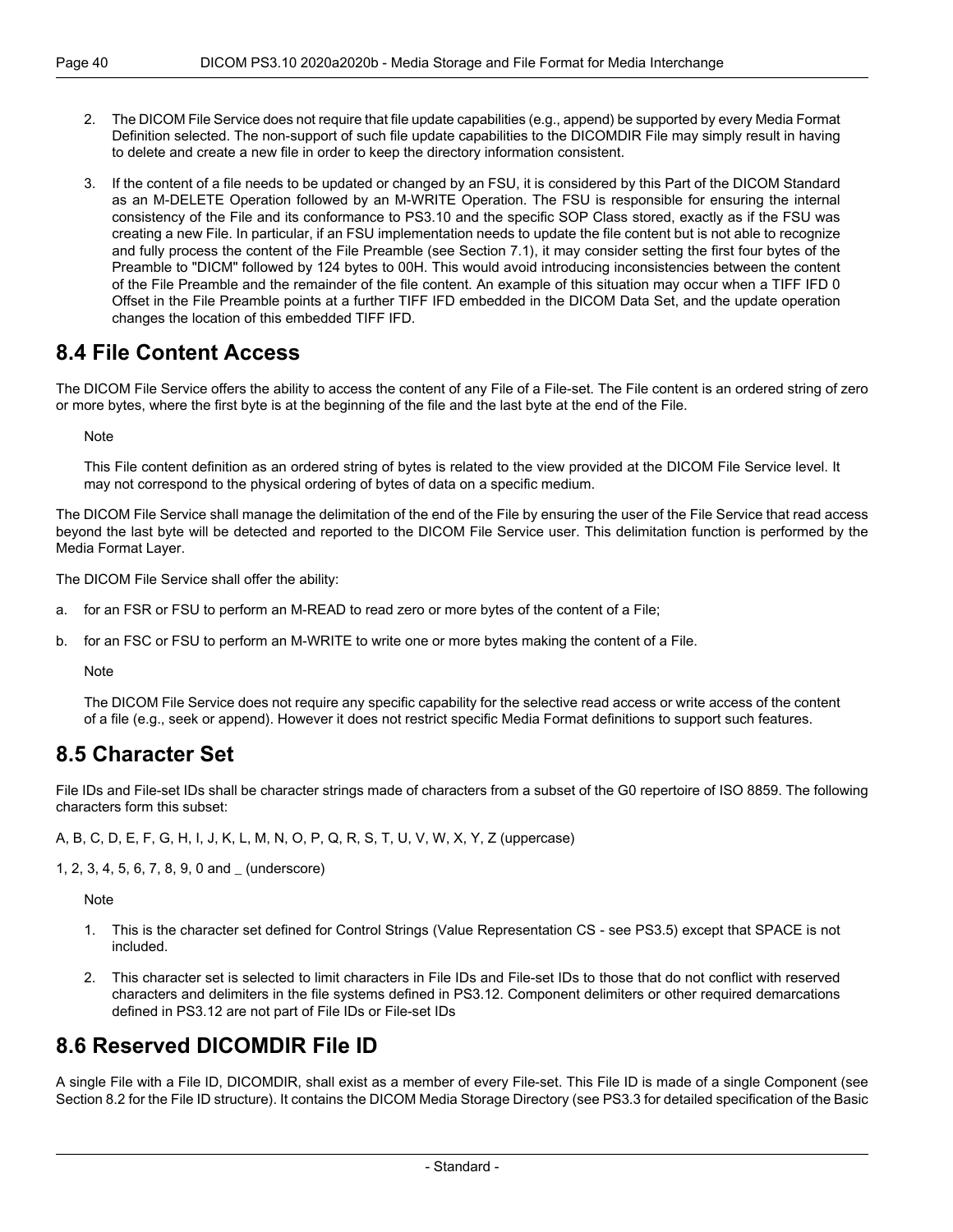Directory IOD), which includes general information about the whole File-set. This general information is always present, but optionally the directory content may be left empty in environments where it would not be needed. If the DICOMDIR File does not exist in a File set, the File-set does not conform to PS3.10. The DICOMDIR shall not reference Files outside of the File-set to which it belongs.

Note

- 1. An example of the content of the DICOMDIR File may be found in [Annex](#page-44-0) A.
- 2. If one chooses to map the origin of a File-set to a specific directory node in a specific Media Format, the File IDs, including the DICOMDIR File IDs, would be relative to this directory node path name.

The DICOMDIR File shall use the Explicit VR Little Endian Transfer Syntax (UID=1.2.840.10008.1.2.1) to encode the Media Storage Directory SOP Class. The DICOMDIR File shall comply with the DICOM File Format specified in Section 7 of this Standard. In partic ular the:

- a. SOP Class UID in the File Meta Information (header of the DICOMDIR File) shall have the Value specified in [PS3.4](part04.pdf#PS3.4) of this Standard for the Media Storage Directory SOP Class;
- b. SOP Instance UID in the File Meta Information (header of the DICOMDIR File) shall contain the File-set UID Value. The File-set UID is assigned by the Application Entity that created the File-set (FSC role, see [Section](#page-37-1) 8.3) with zero or more DICOM Files. This File-set UID Value shall not be changed by any other Application Entities reading or updating the content of the File-set.

#### Note

- 1. This policy reflects that a File-set is an abstraction of a "container" within which Files may be created or read. The File set UID is related to the "container" not its content. A File-set in the DICOM File Service is intended to be mapped to a supporting feature of a selected Media Format (e.g., volume or partition).
- 2. The Standard does not prevent the making of duplicate copies of a File-set (i.e., a File-set with the same File-set UID). However, within a managed domain of File-sets, a domain specific policy may be used to prevent the creation of such duplicate File-sets.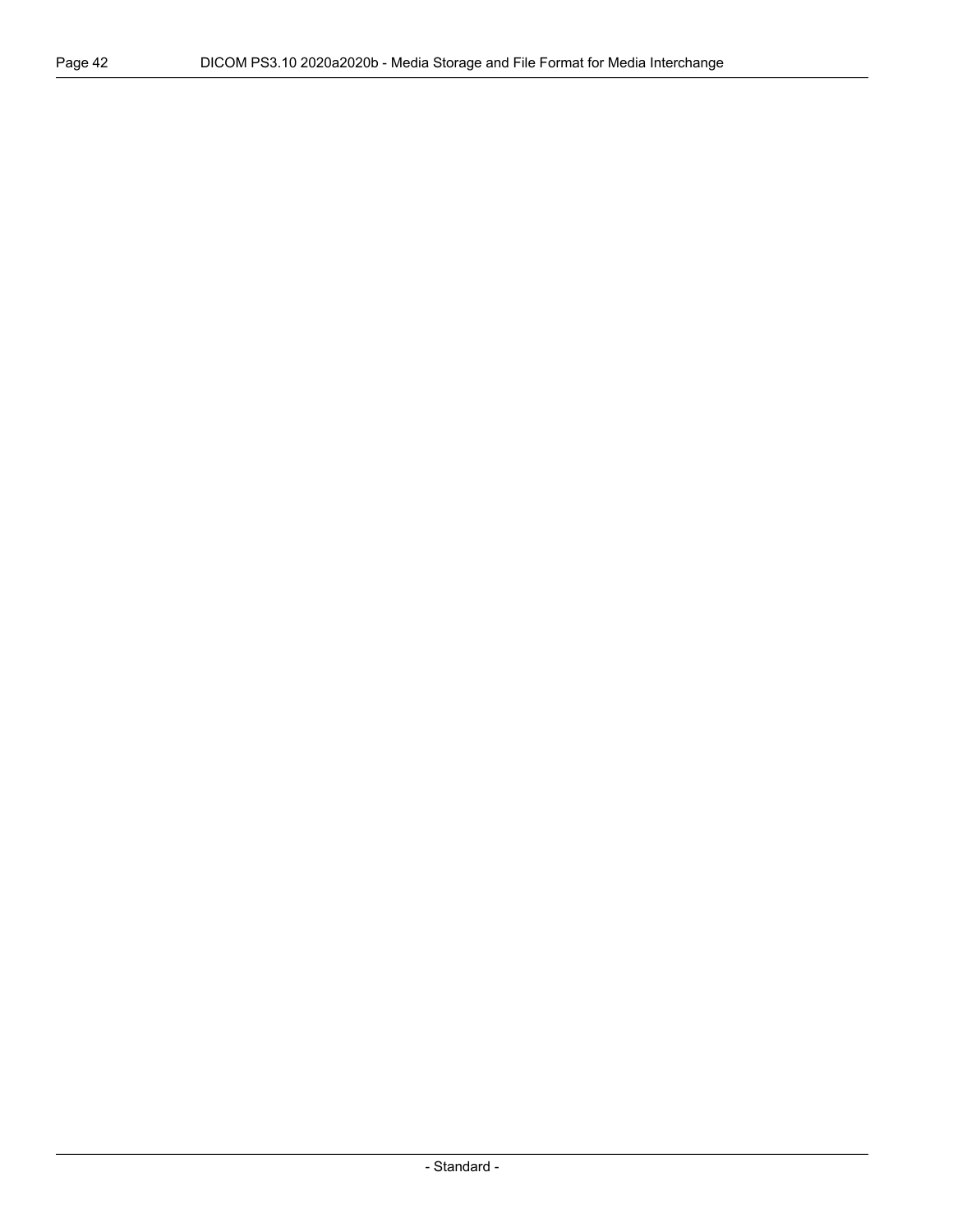## <span id="page-42-0"></span>**9 Conformance Requirements**

An implementation of PS3.10 shall:

- a. have a Conformance Statement based on a [PS3.11](part11.pdf#PS3.11) Application Profile in accordance with the framework defined in [PS3.2,](part02.pdf#PS3.2) which will include addressing the Security Requirements defined in [Section](#page-34-1) 7.5;
- b. meet the requirements of the DICOM File Format as specified in [Section](#page-30-0) 7;
- c. support the DICOM File Service as specified in [Section](#page-36-0) 8, in one or more of the roles identified in [Section](#page-37-1) 8.3;
- d. perform the Media Operations defined in [Table](#page-38-0) 8.3-1 according to the role supported;
- e. support the DICOMDIR File with a content as specified in the Media Storage Directory SOP Class in [PS3.4.](part04.pdf#PS3.4)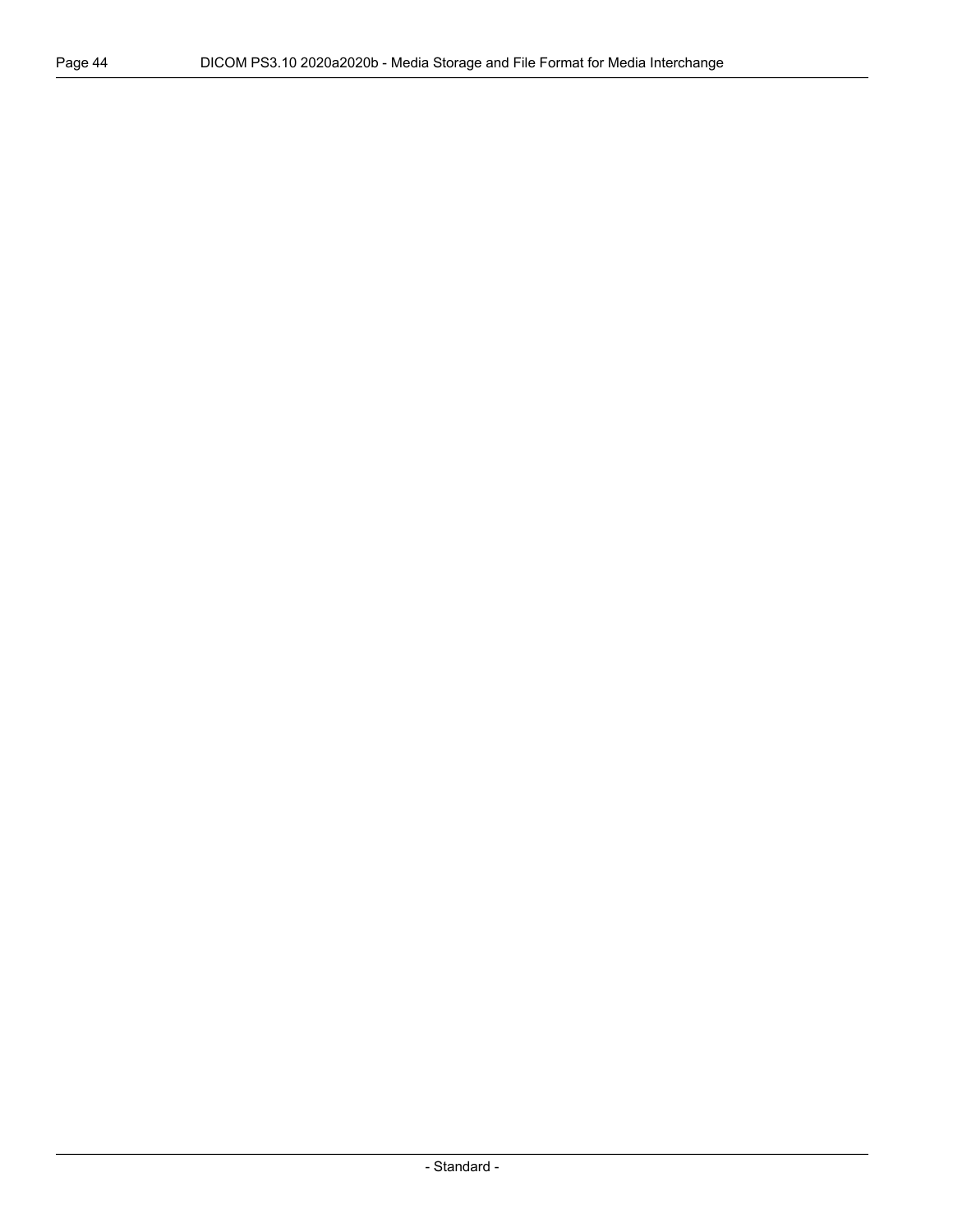# <span id="page-44-0"></span>**A Example of DICOMDIR File Content (Informative)**

<span id="page-44-1"></span>This Annex provides an example of a File content that is based on selected aspects of the example introduced in [PS3.3](part03.pdf#PS3.3) for the Basic Directory Information Object. This is not a normative Annex. It is only an illustration, which is simply intended to help the reader better understand the organization of a DICOM Directory stored in a DICOMDIR File.

## **A.1 Simple Directory Content Example**

<span id="page-44-2"></span>[Table](#page-44-2) A.1-1 shows in a simplified manner, the content of a simple DICOMDIR File. Values of elements are noted between square brackets (e.g., [1.2.840.10008.34.7.6]). Byte Offsets are shown by symbolic Values noted between brackets (e.g., {1493}).

| Media Storage SOP Instance UID [1.2.840.23856.36.45.3]             |
|--------------------------------------------------------------------|
|                                                                    |
|                                                                    |
|                                                                    |
|                                                                    |
|                                                                    |
|                                                                    |
|                                                                    |
|                                                                    |
|                                                                    |
|                                                                    |
|                                                                    |
|                                                                    |
|                                                                    |
|                                                                    |
|                                                                    |
| This Data Element Value includes the following Sequence of Items.  |
|                                                                    |
|                                                                    |
| Offset of the next Directory Record in Directory Entity (not shown |
|                                                                    |
|                                                                    |
|                                                                    |
|                                                                    |
| Item Data Element (includes the following Data Elements)           |

#### **Table A.1-1. Directory Content Example**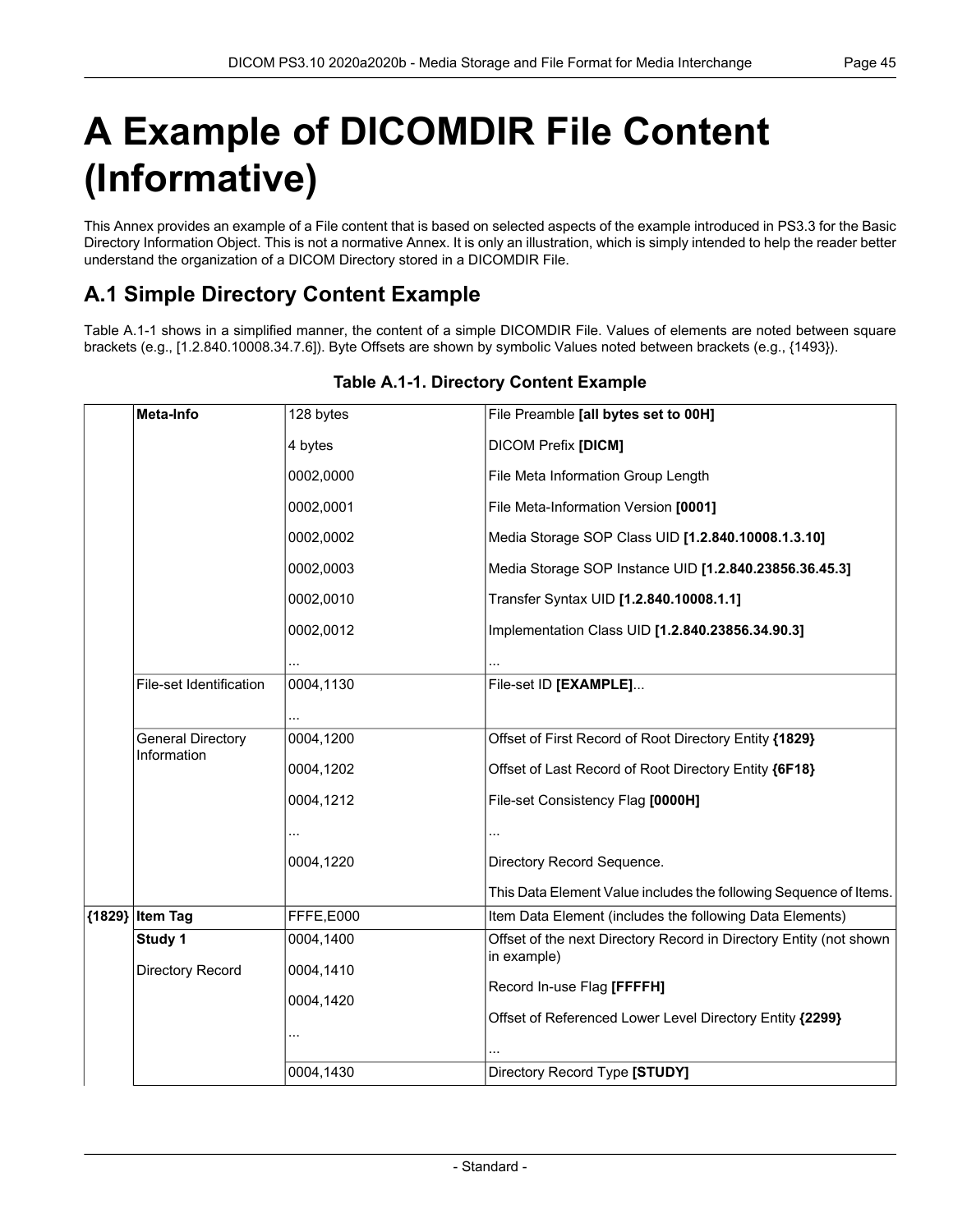|        | <b>Selection Keys</b> | 0020,000D | Study Instance UID [1.2.840.4656.23.4568745]                         |
|--------|-----------------------|-----------|----------------------------------------------------------------------|
|        |                       |           |                                                                      |
|        |                       | 0020,0010 | Study ID [srt78UJ]                                                   |
|        |                       |           |                                                                      |
|        | Item Delimitation Tag | FFFE,E00D | Item Delimitation Tag is present only if Item is of undefined length |
| {2299} | <b>Item Tag</b>       | FFFE,E000 | Item Data Element (includes the following Data Elements)             |
|        | Series <sub>1</sub>   | 0004,1400 | Offset of the next Directory Record in Directory Entity (not shown   |
|        | Directory Record      | 0004,1410 | in example)                                                          |
|        |                       |           | Record In-use Flag [OFFFFH]                                          |
|        |                       | 0004,1420 | Offset of Referenced Lower Level Directory Entity {2681}             |
|        |                       |           |                                                                      |
|        |                       |           |                                                                      |
|        |                       | 0004,1430 | Directory Record Type [SERIES]                                       |
|        | Selection Keys        | 0008,0060 | Modality [NM]                                                        |
|        |                       | 0020,0011 | Series Number [2]                                                    |
|        |                       |           |                                                                      |
|        | Item Delimitation Tag | FFFE,E00D | Item Delimitation Tag is present only if Item is of undefined length |
|        | {2681} Item Tag       | FFFE,E000 | Item Data Element (includes the following Data Elements)             |
|        | Image 1               | 0004,1400 | Offset of the next Directory Record in Directory Entity {3419}       |
|        | Directory Record      | 0004,1410 | Record In-use Flag [FFFFH]                                           |
|        |                       | 0004,1420 | Offset of Referenced Lower Level Directory Entity [00000000H]        |
|        |                       |           |                                                                      |
|        |                       |           |                                                                      |
|        |                       | 0004,1430 | Directory Record Type [IMAGE]                                        |
|        |                       | 0004,1500 | Referenced File ID [DIR\TDRI\3856G3]                                 |
|        |                       | 0004,1510 | Referenced SOP Class UID in File [1.2.840.10008.5.1.4.1.1.5]         |
|        |                       | 0004,1511 | Referenced SOP Instance UID in File [1.2.840.34.56.78999654.234]     |
|        |                       | 0004,1512 | Referenced Transfer Syntax UID in File [1.2.840.10008.1.2.1]         |
|        | <b>Selection Kevs</b> | 0008,0018 | Image SOP Instance UID [1.2.840.34.56.78999654.234]                  |
|        |                       | 0020,0013 | Image Number [1]                                                     |
|        |                       |           |                                                                      |
|        | Item Delimitation Tag | FFFE,E00D | Item Delimitation Tag is present only if Item is of undefined length |
|        | {3419} Item Tag       | FFFE,E000 | Item Data Element (includes the following Data Elements)             |
|        | Image 2               | 0004,1400 | Offset of the next Directory Record in Directory Entity (not shown   |
|        |                       |           | in example)                                                          |
|        | Directory Record      | 0004,1410 | Record In-use Flag [FFFFH]                                           |
|        |                       | 0004,1420 |                                                                      |
|        |                       |           | Offset of Referenced Lower Level Directory Entity [00000000H]        |
|        |                       | 0004,1430 | Directory Record Type [IMAGE]                                        |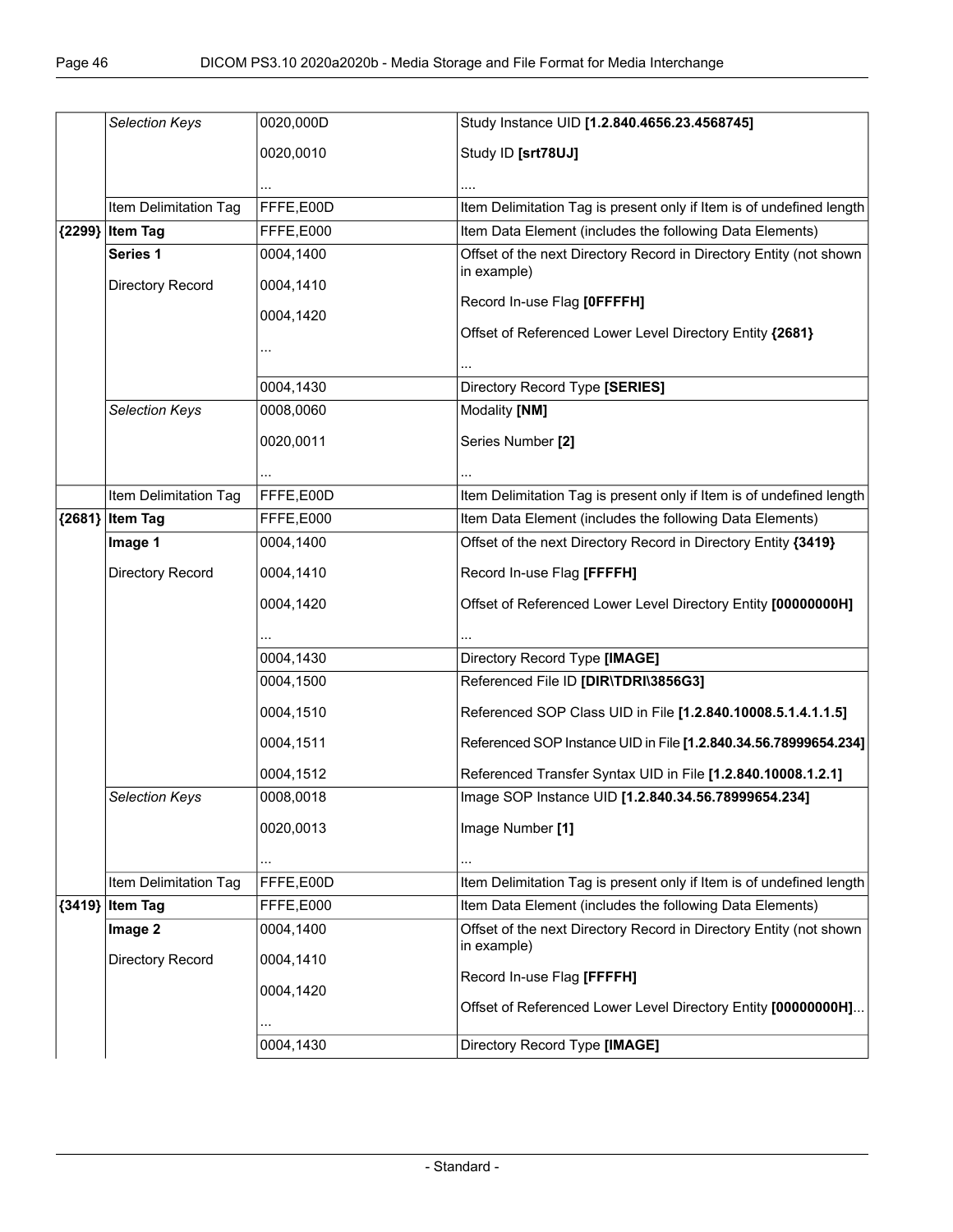|          |                              | 0004,1500 | Referenced File ID [DIR\TDRI\3856G7]                                                                                                                               |
|----------|------------------------------|-----------|--------------------------------------------------------------------------------------------------------------------------------------------------------------------|
|          |                              | 0004,1510 | Referenced SOP Class UID in File [1.2.840.10008.5.1.4.1.1.5]                                                                                                       |
|          |                              | 0004,1511 | Referenced SOP Instance UID in File [1.2.840.34.56.78999654.235]                                                                                                   |
|          |                              | 0004.1512 | Referenced Transfer Syntax UID in File [1.2.840.10008.1.2.2]                                                                                                       |
|          | <b>Selection Keys</b>        | 0008,0018 | Image SOP Instance UID [1.2.840.34.56.78999654.235]                                                                                                                |
|          |                              | 0020,0013 | Image Number [2]                                                                                                                                                   |
|          |                              |           |                                                                                                                                                                    |
|          | Item Delimitation Tag        | FFFE,E00D | Item Delimitation Tag is present only if Item is of undefined length                                                                                               |
| ${6F18}$ | <b>Item Tag</b>              | FFFE,E000 | Item Data Element (includes the following Data Elements)                                                                                                           |
|          | <b>Patient C</b>             | 0004.1400 | Offset of the next Directory Record in Directory Entity {00000000H}                                                                                                |
|          | Directory Record             | 0004,1410 | Record In-use Flag [FFFFH]                                                                                                                                         |
|          |                              | 0004,1430 | Directory Record Type [PATIENT]                                                                                                                                    |
|          |                              |           |                                                                                                                                                                    |
|          | <b>Selection Keys</b>        | 0010,0010 | Patient Name [Patient C]                                                                                                                                           |
|          |                              | 0010.0020 | Patient ID [523-61-8765]                                                                                                                                           |
|          |                              | .         | .                                                                                                                                                                  |
|          | Item Delimitation Tag        | FFFE,E00D | Item Delimitation Tag is present only if Item is of undefined length                                                                                               |
|          | Sequence Delimitation<br>Tag | FFFE,E0DD | Used only if the Directory Record Sequence (0004,1220) is of<br>undefined length to delimit the end of the Value of the Directory<br>Record Sequence Data Element. |

## <span id="page-46-0"></span>**A.2 Example of DICOMDIR File Content With Multiple Referenced Files**

This section was previously defined in DICOM. It is now retired. See PS3.3-1998.